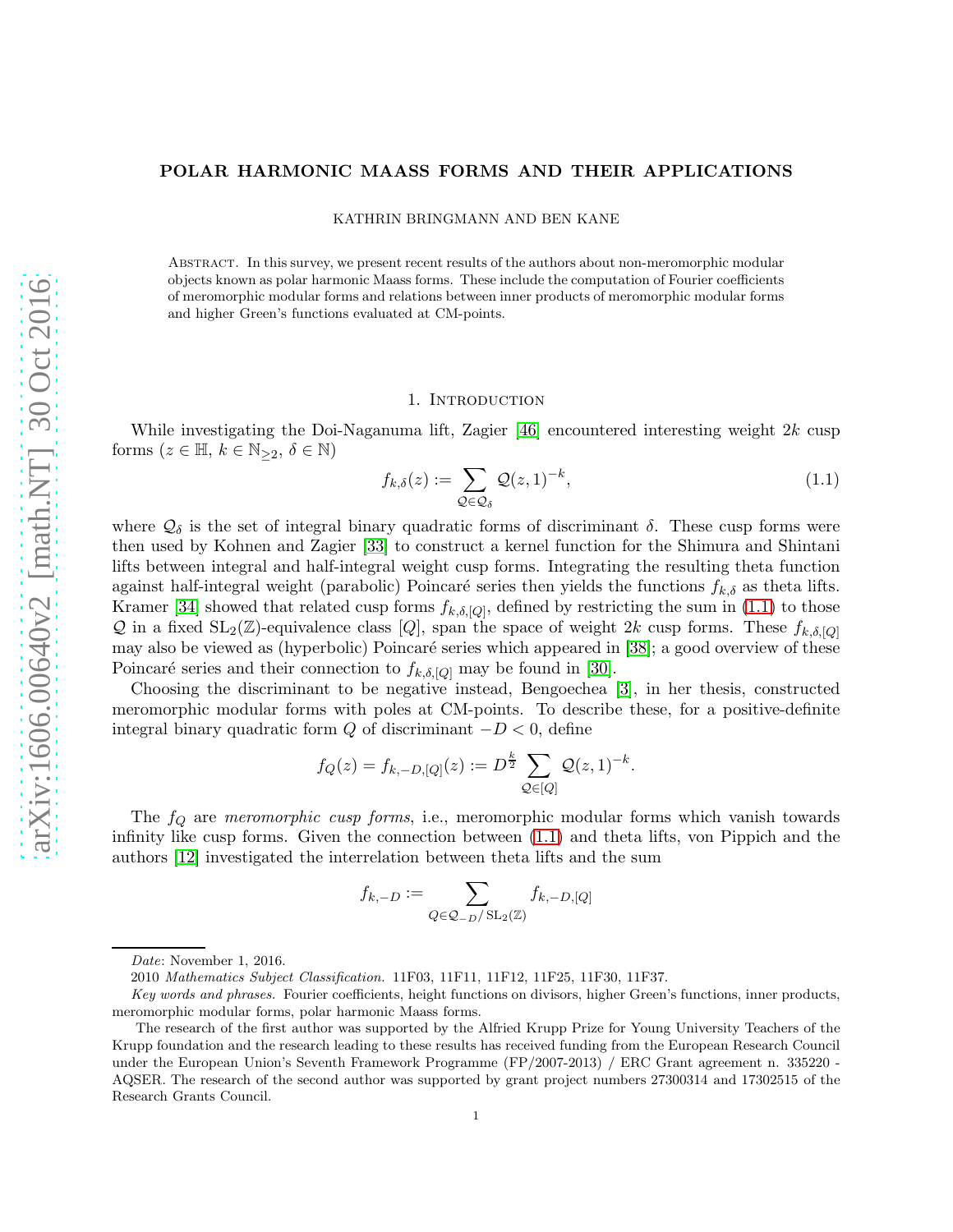over all equivalence classes of (not necessarily positive-definite)  $Q_{-D}/SL_2(\mathbb{Z})$ . Here a regularized theta lift is required. In Theorem [6.1,](#page-13-0) we see that the singularities at the cusps are turned into singularities in the upper half-plane under this lift. A related construction of certain non-meromorphic modular forms yield analogous results. To state these, one defines weight  $2 - 2k$  non-meromorphic modular forms

<span id="page-1-0"></span>
$$
\mathcal{G}_Q(z) = \mathcal{G}_{1-k,-D,[Q]}(z) := D^{\frac{1-k}{2}} \sum_{\mathcal{Q} \in [Q]} \mathcal{Q}(z,1)^{k-1} \int_0^{\arctanh\left(\frac{\sqrt{D}}{\mathcal{Q}_z}\right)} \sinh^{2k-2}(\theta) d\theta, \tag{1.2}
$$

where for  $Q = [a, b, c]$  and  $z = x + iy$ 

$$
\mathcal{Q}_z := y^{-1} \left( a|z|^2 + bx + c \right).
$$

There are analogous so-called locally harmonic Maass forms which occurred in work of Hövel [\[28\]](#page-17-5) for weight 0 and in work of Kohnen and the authors [\[11\]](#page-17-6) for negative weight.

The functions  $G_Q$  also show up as outputs of a theta lift (see Theorem [6.2\)](#page-13-1) with inputs halfintegral weight harmonic Maass forms with non-holomorphic principal parts at i∞. Furthermore, the associated theta kernel is closely related to that used to obtain  $f_{k,-D}$ , and the analogous theta kernel for the omitted case  $k = 1$ , which appeared in [\[28\]](#page-17-5), was used by Alfes, Griffin, Ono, and Rolen [\[1\]](#page-16-1) to construct a lift in the other direction, from integral to half-integral weight.

The functions  $\mathcal{G}_Q$  are also related to  $f_Q$  via two differential operators from the theory of harmonic Maass forms (see Theorem [6.3\)](#page-13-2), which implies that they are what is known as polar harmonic Maass forms, the central objects in this article (see Section [2](#page-3-0) for the definition). In addition, the functions  $\mathcal{G}_Q$  reappear when taking inner products of  $f_Q$  against meromorphic cusp forms (see Theorem [6.4\)](#page-14-0). Moreover, it turns out that the inner product of two of these meromorphic cusp forms agrees with the evaluation of higher Green's functions at CM-points (see Theorem [6.6\)](#page-15-0). This also yields an identity between these inner products and heights of CM-cycles (see Corollary [6.7\)](#page-15-1).

We next turn to Fourier coefficients of meromorphic forms. Before describing these, we first recall what is known for weakly holomorphic modular forms. In work which gave birth to the Circle Method, Hardy and Ramanujan [\[23,](#page-17-7) [24\]](#page-17-8) derived their famous asymptotic formula for the partition function  $p(n)$  (see [\(5.1\)](#page-10-0)). Rademacher [\[43\]](#page-18-1) later perfected the method to derive an exact formula (see  $(5.2)$ ). A key ingredient of the proof of  $(5.2)$  is the fact that the partition generating function is essentially the reciprocal of a modular form with no roots in the upper half-plane, but which vanishes at the cusp  $i\infty$  instead.

Using modern techniques, a new formula for  $p(n)$  as a (finite) trace of a certain weak Maass form evaluated at CM points of discriminant  $1 - 24n$  modulo the action of  $\Gamma_0(6)$  was recently proven by Bruinier and Ono [\[18\]](#page-17-9). Much in the same way that the sum [\(5.2\)](#page-10-1) restricted to  $k \ll \sqrt{n}$  gives a very good asymptotic approximation to  $p(n)$ , Masri [\[35\]](#page-17-10) used Bruinier and Ono's result to obtain a good asymptotic approximation to  $p(n)$  with a shorter sum. The results above are not limited to the partition function and rather follow from a general structure for harmonic Maass forms. Returning to Rademacher's formula [\(5.2\)](#page-10-1), one sees that this is also part of a much more generic family of identities. Rademacher and Zuckerman [\[44,](#page-18-2) [51,](#page-18-3) [52\]](#page-18-4) generalized [\(5.2\)](#page-10-1) to obtain exact formulas for the coefficients of all weakly holomorphic modular forms of negative weight. Their formulas are explicit in the sense that one only requires the principal part of a given weakly holomorphic form. Conversely, one may ask whether one can detect modularity of a given Fourier expansion merely by showing that it has the same shape of Rademacher and Zuckerman's. However, Knopp [\[31\]](#page-17-11) determined that this was insufficient. Viewed in a modern setting, Knopp found examples of such expansions which were only the holomorphic parts of harmonic Maass forms. Moreover, using a basis [\(3.2\)](#page-6-0) of harmonic Maass forms with the simplest principal parts, one can show that the holomorphic parts of Fourier coefficients of all harmonic Maass forms have the same shape as Rademacher and Zuckerman's expansions [\[15\]](#page-17-12). The realization of the mock theta functions,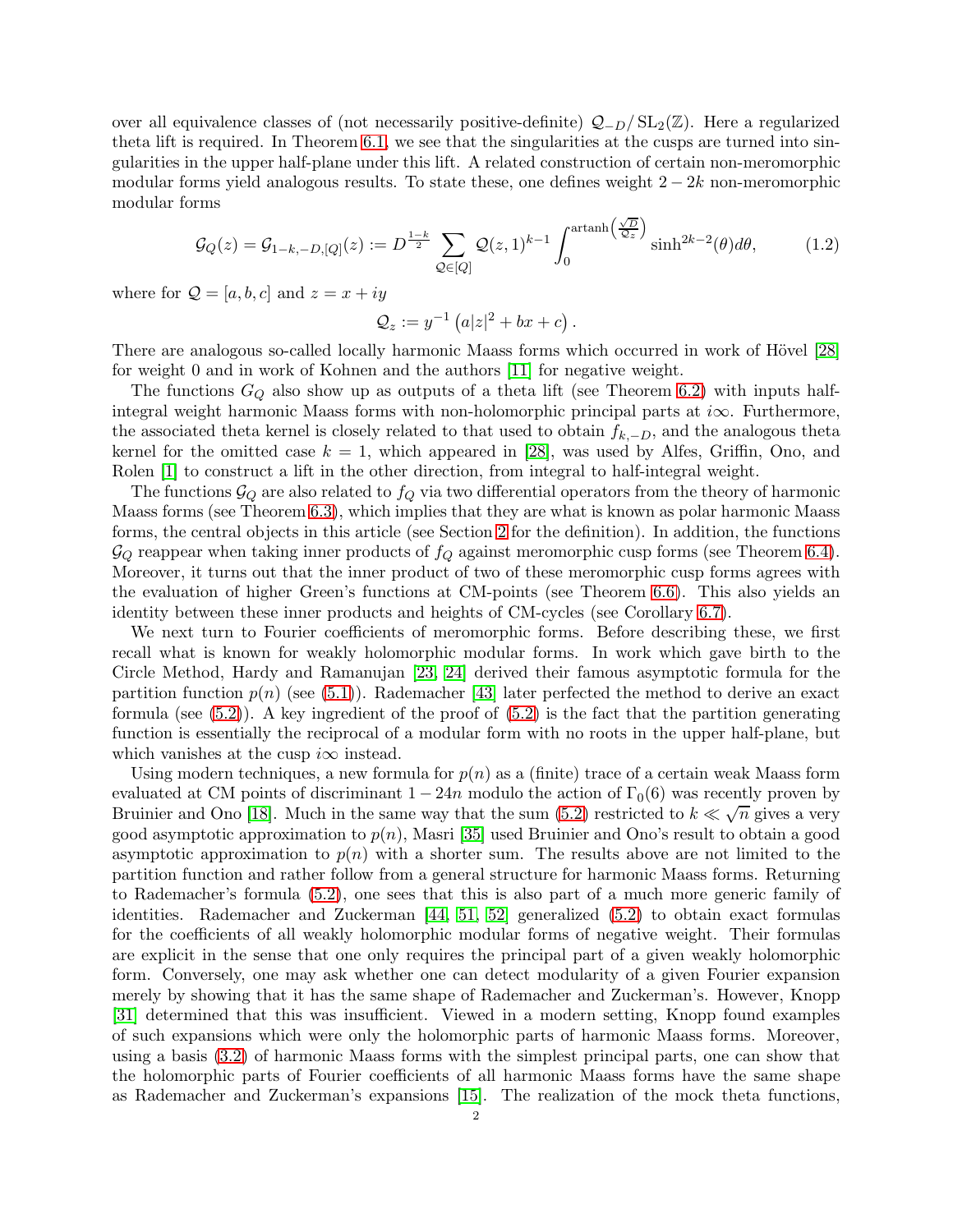mysterious functions introduced in Ramanujan's last letter to Hardy, as holomorphic parts of harmonic Maass forms by Zwegers [\[53\]](#page-18-5) also implies that the coefficients of these have the same shape. This approach was used in [\[14\]](#page-17-13) to prove the Andrews–Dragonette conjecture [\[2,](#page-16-2) [20\]](#page-17-14) about one of Ramanujan's mock theta functions.

Until recently much less was known about Fourier coefficients of meromorphic cusp forms. Hardy and Ramanujan [\[25\]](#page-17-15) considered the special case where the form has a unique simple pole modulo the action of  $SL_2(\mathbb{Z})$ . In particular, they found a formula for the reciprocal of the weight 6 Eisenstein series  $E_6$ . Ramanujan [\[42\]](#page-17-16) then stated further formulas for other meromorphic functions, such as the reciprocal for  $E_4$  (see [\(5.3\)](#page-11-0) for his formula), but, as usual for his writing, did not provide a proof. His claims concerning meromorphic cusp forms with simple poles were then subsequently proven by Bialek in his Ph.D. thesis written under Berndt [\[4\]](#page-16-3). Berndt, Bialek, and Yee [\[5\]](#page-16-4) were first to explicitly compute the Fourier coefficients of meromorphic cusp forms with second-order poles, resolving the last of Ramanujan's claims about the coefficients of meromorphic cusp forms. The investigations in [\[4,](#page-16-3) [5,](#page-16-4) [25\]](#page-17-15) all used the Circle Method, but the calculations become exceedingly more difficult as the order of the poles increase. More recently, Sebbar and Sebbar [\[45\]](#page-18-6) related these meromorphic cusp forms with simple poles to equivariant functions and obtained the Fourier expansion in another form. An alternate approach of Petersson [\[39\]](#page-17-17) employs Poincaré series to yield formulas resembling those of Hardy and Ramanujan if the poles are all simple. Combining this idea with the construction of new Poincaré series and embedding the problem into the framework of polar harmonic Maass forms, we see in Theorem [5.1](#page-11-1) that the Fourier coefficients of all meromorphic cusp forms indeed have the same shape. For example, if the only pole in  $SL_2(\mathbb{Z})\backslash\mathbb{H}$  is at an elliptic fixed point, then the coefficients may be written as a series over certain ideals (see [\(5.4\)](#page-11-2)). This result is explicit in the sense that the Fourier expansion is directly given for a set of basis elements of a certain subspace of polar harmonic Maass forms. One may again obtain a more general formula for the holomorphic parts of polar harmonic Maass forms and the expansion can once more be given by determining the principal part of the form. We also note that some study has been done on congruences for meromorphic modular forms; for example, see the work of Honda and Kaneko [\[29\]](#page-17-18). It may be interesting to interpret and possibly generalize these results in the setting of polar harmonic Maass forms.

One may wonder why polar harmonic Maass forms are employed if the ultimate goal is the Fourier coefficients of meromorphic modular forms. One of the many reasons is that polar harmonic Maass forms are simpler than meromorphic modular forms to construct because forms with arbitrary principal parts exist. If the principal parts satisfy a certain condition dictated by the Riemann– Roch Theorem, then the polar harmonic Maass form is necessarily a meromorphic modular form. In the reverse direction, one may also obtain an explicit construction of all meromorphic modular forms by determining when a given polar harmonic Maass form is meromorphic. By investigating the Fourier coefficients of the basis elements, we obtain the Fourier coefficients of every meromorphic modular form in particular. More specifically, given only the principal parts of a form one may write it as a linear combination of Poincaré series built by Fay [\[21\]](#page-17-19) with easily-determined principal parts. Moreover, these are preimages of the elliptic Poincaré series under natural differential operators (see Theorem [4.4\)](#page-8-0). To obtain the coefficients in the style of Hardy and Ramanujan's expansion for  $1/E_6$ , an alternate representation of these Poincaré series is given in Lemma [4.3.](#page-8-1)

The paper is organized as follows. In Section [2,](#page-3-0) we introduce polar harmonic Maass forms and their Fourier and elliptic expansions as well as the connection between these expansions and a pairing between weight  $2 - 2k$  polar harmonic Maass forms and weight  $2k$  cusp forms. In Section [3,](#page-6-1) we recall some properties of known Poincaré series. In Section [4,](#page-7-0) a splitting of elliptic Poincaré series is explained by placing them into the framework of polar harmonic Maass forms, and certain bases are also constructed. We give the Fourier expansions of polar harmonic Maass forms, and therefore also meromorphic modular forms, in Section [5.](#page-10-2) The connections between  $f_Q$  and  $\mathcal{G}_Q$  are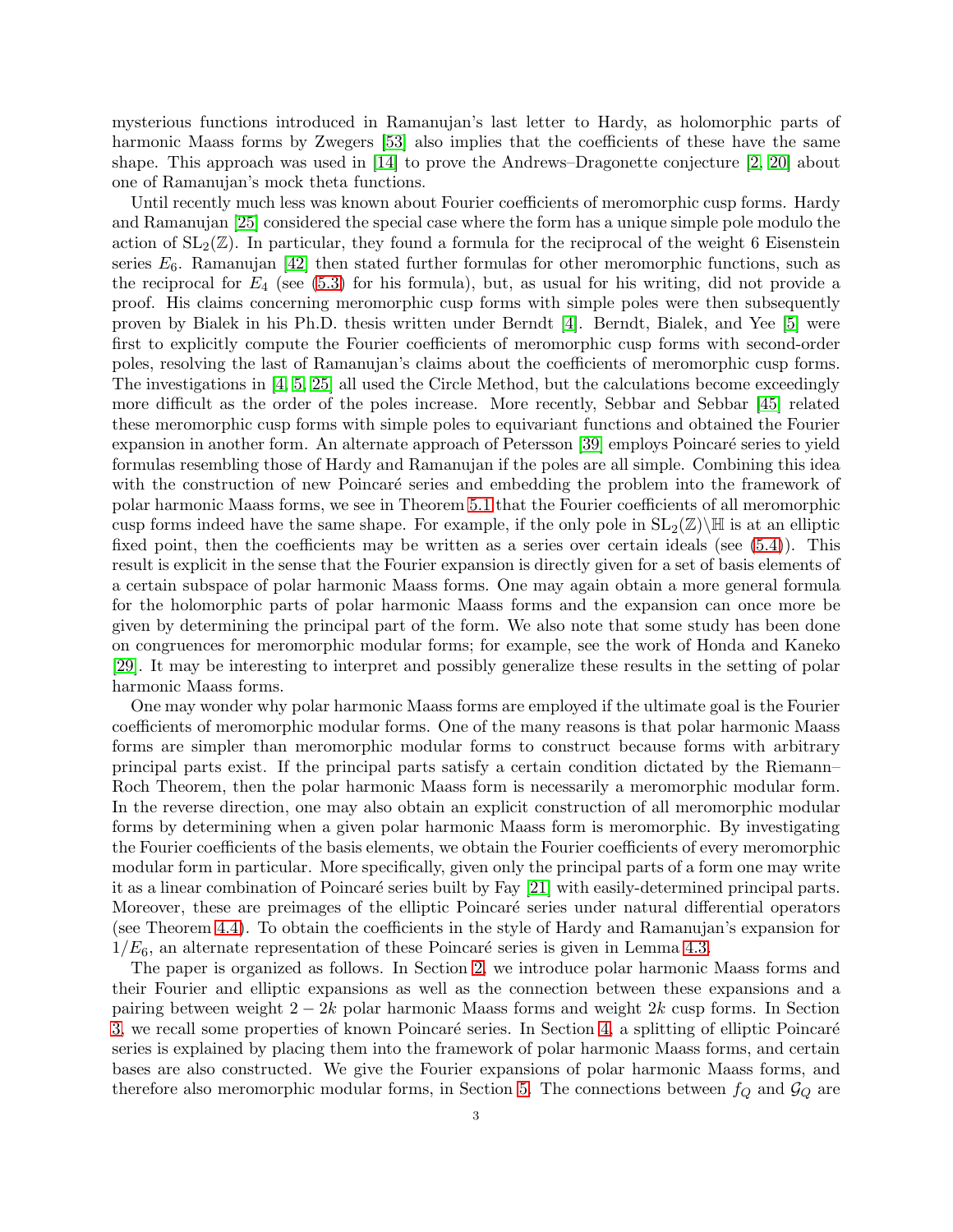<span id="page-3-0"></span>investigated in Section [6.](#page-12-0) We finish the paper with some discussion about possible future directions in Section [7.](#page-16-5)

#### 2. Polar harmonic Maass forms

2.1. **Basic definitions.** For  $M = \begin{pmatrix} a & b \\ c & d \end{pmatrix} \in SL_2(\mathbb{Z})$  and a function  $f : \mathbb{H} \to \mathbb{C}$ , we require the weight  $\kappa \in \frac{1}{2}$  $\frac{1}{2}\mathbb{Z}$  slash action

$$
f|_{\kappa}M(z) := \begin{cases} (cz+d)^{-\kappa} f(Mz) & \text{if } \kappa \in \mathbb{Z}, \\ \left(\frac{c}{d}\right)^{-2\kappa} \varepsilon_d^{2\kappa} (cz+d)^{-\kappa} f(Mz) & \text{if } \kappa \in \frac{1}{2}\mathbb{Z} \backslash \mathbb{Z}. \end{cases}
$$

Here  $(\cdot)$  denotes the Kronecker symbol and

$$
\varepsilon_d := \begin{cases} 1 & \text{if } d \equiv 1 \pmod{4}, \\ i & \text{if } d \equiv 3 \pmod{4}. \end{cases}
$$

**Definition.** For  $N \in \mathbb{N}$  and  $1 \neq \kappa \in \frac{1}{2}$  $\frac{1}{2}\mathbb{Z}$ , a polar harmonic Maass form of weight  $\kappa$  on  $\Gamma_0(N)$  is a function  $\mathcal{F} : \mathbb{H} \to \mathbb{C}$  which is real analytic outside of a discrete set of points and satisfies the following conditions:

(1) For every  $M \in \Gamma_0(N)$ , we have  $\mathcal{F}|_{\kappa}M = \mathcal{F}$ .

(2) The function  $\mathcal F$  is annihilated by the *weight*  $\kappa$  hyperbolic Laplacian

$$
\Delta_{\kappa} := -y^2 \left( \frac{\partial^2}{\partial x^2} + \frac{\partial^2}{\partial y^2} \right) + i\kappa y \left( \frac{\partial}{\partial x} + i \frac{\partial}{\partial y} \right).
$$

- (3) For every  $\mathfrak{z} \in \mathbb{H}$ , there exists  $n \in \mathbb{N}_0$  such that  $(z \mathfrak{z})^n \mathcal{F}(z)$  is bounded in some neighborhood of  $\lambda$ .
- (4) The function F grows at most linear exponentially towards cusps of  $\Gamma_0(N)$ .

If one allows a general eigenvalue in  $(2)$ , then one obtains polar Maass forms. If  $\mathcal F$  does not have any singularities in  $\mathbb{H}$ , i.e., if  $n = 0$  in condition (3) for every  $\mathfrak{z} \in \mathbb{H}$ , then F is a harmonic Maass form; such functions were first introduced in Section 3 of [\[17\]](#page-17-20). Using a slight variant of the operator  $\Delta_{\kappa}$ , Fay [\[21\]](#page-17-19) also studied Maass forms, although not specializing on the harmonic case.

We denote the space of polar harmonic Maass forms by  $\mathcal{H}_{\kappa}(N)$  and those whose singularities in H are all poles and which are bounded towards all cusps by  $\mathbb{H}_{\kappa}(N)$ . We furthermore let  $H_{\kappa}(N)$  be the space of harmonic Maass forms and let  $M^!_{\kappa}(N)$  stand for the subspace of weakly holomorphic modular forms, those meromorphic modular forms whose poles (if any) are supported at cusps. The subspace of meromorphic modular forms we further denote by  $\mathbb{M}_{\kappa}(N)$  and use the notation  $\mathcal{S}_{\kappa}(N)$  for the subspace of *meromorphic cusp forms*, i.e., those meromorphic modular forms f for which  $y^{\frac{\kappa}{2}}[f(z)]$  decays towards all cusps. As usual, the space of cusp forms is  $S_{\kappa}(N)$ . Throughout, we omit N if  $N = 1$  and  $\kappa \in \mathbb{Z}$  or  $N = 4$  and  $\kappa \in \frac{1}{2}$  $\frac{1}{2}\mathbb{Z}\setminus\mathbb{Z}$ .

An important subspace of  $\mathcal{H}_{\kappa}(N)$  is obtained by noting that the hyperbolic Laplacian splits as

<span id="page-3-1"></span>
$$
\Delta_{\kappa} = -\xi_{2-\kappa} \circ \xi_{\kappa},\tag{2.1}
$$

where  $\xi_{\kappa} := 2iy^{\kappa} \frac{\partial}{\partial \overline{z}}$ . If F satisfies weight  $\kappa$  modularity, then  $\xi_{\kappa}(\mathcal{F})$  is modular of weight  $2 - \kappa$  and one sees from the decomposition [\(2.1\)](#page-3-1) that  $\xi_{\kappa}(\mathcal{F}) \in M_{2-\kappa}(N)$  if  $\mathcal{F} \in \mathcal{H}_{\kappa}(N)$ . It is thus natural to consider the subspace  $\mathcal{H}_{\kappa}^{cusp}(N) \subseteq \mathcal{H}_{\kappa}(N)$  consisting of those F for which  $\xi_{\kappa}(\mathcal{F})$  is a cusp form. We similarly apply the superscript "cusp" to denote the intersection of other subspaces with  $\mathcal{H}_{\kappa}^{\text{cusp}}(N)$ , such as  $H_{\kappa}^{\text{cusp}}(N) := H_{\kappa}(N) \cap H_{\kappa}^{\text{cusp}}(N)$ . If  $g := \xi_{\kappa}(\mathcal{F}) \in S_{\kappa}(N)$ , then there is another non-modular natural preimage of  $g$ , namely the *non-holomorphic Eichler integral* (cf.  $[47]$ )

<span id="page-3-2"></span>
$$
g^*(z) := (2i)^{1-\kappa} \int_{-\overline{z}}^{i\infty} g^c(w)(w+z)^{1-\kappa} dw,
$$
\n(2.2)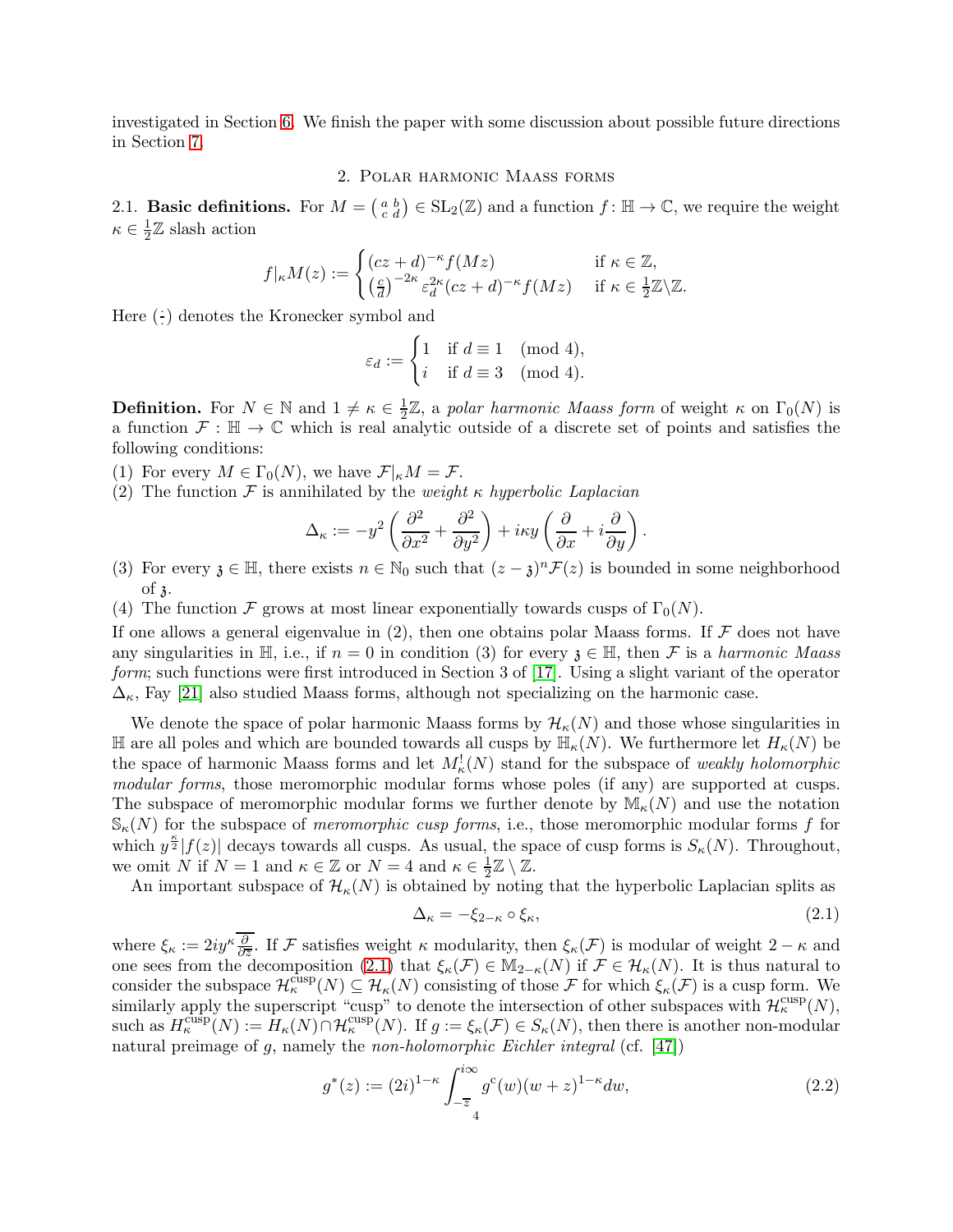where  $g^c(w) := \overline{g(-\overline{w})}$ . Then

<span id="page-4-0"></span>
$$
\xi_{\kappa}(g^*) = g. \tag{2.3}
$$

In addition to  $\xi_{\kappa}$ , if  $\kappa \in -2\mathbb{N}_0$  there is another natural differential operator  $\mathcal{D}^{1-\kappa}$  from  $\mathcal{H}_{\kappa}(N)$ to  $\mathbb{M}_{2-\kappa}(N)$ , where  $\mathcal{D} := \frac{1}{2\pi i}$  $\frac{\partial}{\partial z}$ . An identity of Bol relates this operator to the raising operator  $R_{\kappa,z} := 2i\frac{\partial}{\partial z} + \kappa y^{-1}$ . In particular, denoting by  $R_{\kappa,z}^n := R_{\kappa+2n-2,z} \circ \cdots \circ R_{\kappa,z}$  repeated raising,  $\mathcal{D}^{1-\kappa}$  is a constant multiple of  $R_{\kappa}^{1-\kappa}$ .

2.2. Fourier and elliptic expansions. Polar harmonic Maass have a natural decomposition into holomorphic and non-holomorphic parts. Both parts can contain singularities; the singularities in the holomorphic part are poles, while one can determine the kind of singularities in the nonholomorphic part by noting that its image under  $\xi_{\kappa}$  is meromorphic. To describe the principal parts of polar harmonic Maass forms, we require their Fourier expansion around  $\varrho \in S_N$ , the set of inequivalent cusps of  $\Gamma_0(N)$ . Suppose that the cusp width of  $\varrho$  is  $\ell_\rho$  and choose  $M_\rho$  such that  $M_{\rho}\varrho = i\infty$ . The Fourier expansion at  $\varrho$  then has the shape (convergent for  $y \gg 0$ )

<span id="page-4-1"></span>
$$
\mathcal{F}_{\varrho}(z) := \mathcal{F}\big|_{\kappa} M_{\varrho}(z) = \mathcal{F}_{\varrho}^{+}(z) + \mathcal{F}_{\varrho}^{-}(z),
$$

where, for some  $c_{\mathcal{F},\varrho}^{\pm}(n) \in \mathbb{C}$ ,

$$
\mathcal{F}_{\varrho}^{+}(z) := \sum_{n \gg -\infty} c_{\mathcal{F},\varrho}^{+}(n) e^{\frac{2\pi i nz}{\ell_{\varrho}}},
$$
\n
$$
\mathcal{F}_{\varrho}^{-}(z) := c_{\mathcal{F},\varrho}^{-}(0) y^{1-\kappa} + \sum_{\substack{n \ll \infty \\ n \neq 0}} c_{\mathcal{F},\varrho}^{-}(n) \Gamma\left(1 - \kappa, -\frac{4\pi n y}{\ell_{\varrho}}\right) e^{\frac{2\pi i nz}{\ell_{\varrho}}},
$$
\n(2.4)

with the incomplete gamma function  $\Gamma(j, v) := \int_v^{\infty} t^{j-1} e^{-t} dt$ . We call  $\mathcal{F}_{\varrho}^+$  the *holomorphic part* of F at  $\varrho$  and  $\mathcal{F}_{\varrho}^-$  the non-holomorphic part. We may omit the dependence on F and  $\varrho$  if it is clear from the context, while if  $\mathcal{F} \in M_{\kappa}(N)$ , then we simply write  $c_{\mathcal{F},\varrho}(n)$  instead of  $c_{\mathcal{F},\varrho}^+(n)$ . For  $\mathcal{F} \in \mathcal{H}_{\kappa}(N)$  and  $\varrho \in \mathcal{S}_N$ , we call the terms of the Fourier expansion which grow towards  $\varrho$  the principal part (at  $\varrho$ ).

The coefficients  $c_{\mathcal{F},g}^-(n)$  are closely related to coefficients of meromorphic modular forms of weight 2 − κ. Indeed, this relationship follows from the fact that if F is modular of weight  $\kappa$ , then  $\xi_{\kappa}(\mathcal{F})$ is modular of weight  $2-\kappa$ , and thus  $\xi_{\kappa}$  maps weight  $\kappa$  polar harmonic Maass forms to weight  $2-\kappa$ meromorphic modular forms.

We next consider elliptic expansions of polar harmonic Maass forms. For this, let  $r_3(z) := |X_3(z)|$ with  $X_3(z) := \frac{z-3}{z-3}$  and for  $0 \le v < 1$  and  $\kappa \in -\mathbb{N}_0$  define

$$
\beta_0(v;a,b) := \beta(v;a,b) - C_{a,b}
$$

where  $\beta(v; a, b) := \int_0^v t^{a-1} (1-t)^{b-1} dt$  is the *incomplete beta function* and

$$
\mathcal{C}_{a,b} := \sum_{\substack{0 \le j \le a-1 \\ j \ne -b}} \binom{a-1}{j} \frac{(-1)^{j+1}}{j+b}.
$$

Here, for  $b \in \mathbb{N}$ , we have

$$
\beta_0(v;a,b) = -\beta(1-v;b,a) = -\frac{(1-v)^b}{b} {}_2F_1(b,, 1-a; 1+b; 1-v).
$$

The elliptic expansion of a polar harmonic Maass form is given in Proposition 2.2 of [\[9\]](#page-16-6). However, it was later pointed out by Pioline that the following proposition is a special case of Theorem 1.1 of [\[21\]](#page-17-19), where a more general expansion is given for polar Maass forms, although in another guise.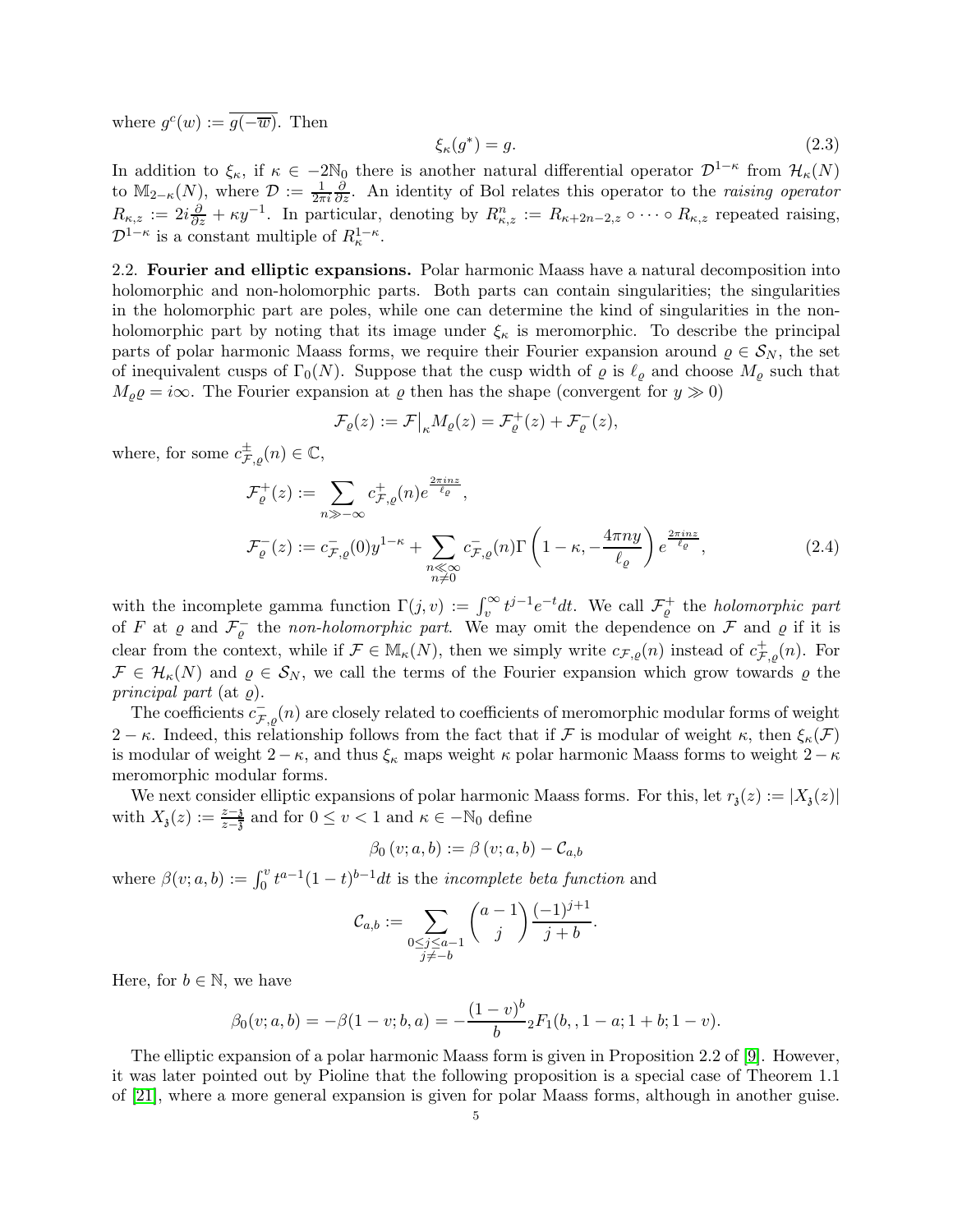**Proposition 2.1.** Suppose that  $\kappa \in -2\mathbb{N}_0$  and  $\mathfrak{z} \in \mathbb{H}$ .

(1) Assume that F satisfies  $\Delta_{\kappa}(\mathcal{F}) = 0$  and that for some  $n_0 \in \mathbb{N}$  the function  $r_{\mathfrak{z}}^{n_0}(z)\mathcal{F}(z)$  is bounded in some neighborhood N around 3. Then there exist  $a_{\mathcal{F},\mathfrak{z}}^{\pm}(n) \in \mathbb{C}$ , such that for  $z \in \mathcal{N}$ 

<span id="page-5-0"></span>
$$
\mathcal{F}(z) = (z - \overline{\mathfrak{z}})^{-\kappa} \left( \sum_{n \gg -\infty} a_{\mathcal{F},\mathfrak{z}}^+(n) X_{\mathfrak{z}}^n(z) + \sum_{n \ll \infty} a_{\mathcal{F},\mathfrak{z}}^-(n) \beta_0 \left( 1 - r_{\mathfrak{z}}^2(z); 1 - \kappa, -n \right) X_{\mathfrak{z}}^n(z) \right). \tag{2.5}
$$

(2) If  $\mathcal{F} \in \mathcal{H}_{\kappa}(N)$ , then [\(2.5\)](#page-5-0) runs only over those n which satisfy  $n \equiv -\kappa/2 \pmod{\omega_{\mathfrak{z},N}}$ , where  $\omega_{\mathfrak{z},N} := \# \Gamma_{\mathfrak{z},N}$ . Here  $\Gamma_{\mathfrak{z},N} := \Gamma_{\mathfrak{z}} \cap \Gamma_0(N)$  with  $\Gamma_{\mathfrak{z}}$  the stabilizer of  $\mathfrak{z}$  in  $PSL_2(\mathbb{Z})$ . Furthermore,  $i\ddot{f} \mathcal{F} \in \mathcal{H}_{\kappa}^{\text{cusp}}(N)$ , then the second sum only runs over  $n < 0$ .

Remark. The statement in Proposition 2.2 of [\[9\]](#page-16-6) is slightly different; the functions  $\beta_0$  are replaced with incomplete beta functions  $\beta$ . These functions only differ by a constant, so the change in this version only differs by changing the coefficients of the meromorphic part.

We define the *meromorphic part of the ellipic expansion* around  $\chi$  by

$$
\mathcal{F}_{\mathfrak{z}}^{+}(z) := (z - \overline{\mathfrak{z}})^{-\kappa} \sum_{n \gg -\infty} a_{\mathcal{F},\mathfrak{z}}^{+}(n) X_{\mathfrak{z}}^{n}(z)
$$

and the non-meromorphic part of the elliptic expansion by

$$
\mathcal{F}_{\mathfrak{z}}^{-}(z) := (z - \overline{\mathfrak{z}})^{-\kappa} \sum_{n \ll \infty} a_{\mathcal{F},\mathfrak{z}}^{-}(n) \beta_{0} \left(1 - r_{\mathfrak{z}}^{2}(z); 1 - \kappa, -n\right) X_{\mathfrak{z}}^{n}(z).
$$

2.3. Bruinier–Funke pairing. For  $g \in S_{2k}(N)$  and  $\mathcal{F} \in \mathcal{H}^{\text{cusp}}_{2-2k}(N)$ , following Bruinier and Funke [\[17\]](#page-17-20), define the pairing

$$
\{g,\mathcal{F}\}:=\langle g,\xi_{2-2k}(\mathcal{F})\rangle\,,
$$

where, for  $g, h \in S_{2k}(N)$  and  $\mu_N := [\text{SL}_2(\mathbb{Z}) : \Gamma_0(N)],$ 

<span id="page-5-1"></span>
$$
\langle g, h \rangle := \frac{1}{\mu_N} \int_{\Gamma_0(N) \backslash \mathbb{H}} g(z) \overline{h(z)} y^{2k} \frac{dxdy}{y^2}
$$
 (2.6)

is the standard Petersson inner-product. The pairing  $\{g, \mathcal{F}\}\$  was computed for  $\mathcal{F} \in H_{2-2}^{\text{cusp}}$  $\frac{\text{cusp}}{2-2k}(N)$  by Bruinier and Funke in Proposition 3.5 of [\[17\]](#page-17-20). We recall an extension of their evaluation of  $\{g, \mathcal{F}\}\$ to the entire space  $\mathcal{H}_{2-2i}^{\text{cusp}}$  $_{2-2k}^{\text{cusp}}(N)$ , letting  $\mathfrak{z} = \mathfrak{z}_1 + i\mathfrak{z}_2$  throughout.

<span id="page-5-2"></span>**Proposition 2.2** (Proposition 6.1 of [\[9\]](#page-16-6)). If  $g \in S_{2k}(N)$  and  $\mathcal{F} \in \mathcal{H}^{\text{cusp}}_{2-2k}(N)$ , then

<span id="page-5-3"></span>
$$
\{g, \mathcal{F}\} = \frac{\pi}{\mu_N} \sum_{\mathfrak{z} \in \Gamma_0(N) \backslash \mathbb{H}} \frac{1}{\mathfrak{z} \omega_{\mathfrak{z},N}} \sum_{n \ge 1} a_{\mathcal{F},\mathfrak{z}}^+ (-n) a_{g,\mathfrak{z}}(n-1) + \frac{1}{\mu_N} \sum_{\varrho \in \mathcal{S}_N} \sum_{n \ge 1} c_{\mathcal{F},\varrho}^+ (-n) c_{g,\varrho}(n). \tag{2.7}
$$

Sketch of proof: One uses Stokes Theorem for a fundamental domain with small neighborhoods cut out around each of the cusps and the singularities of  $\mathcal{F}$ . Integrating along the boundary of these neighborhoods yields a product of the Fourier coefficients from the expansions around the cusps and a product of the elliptic coefficients near each pole.

2.4. Green's functions. Recall that for  $k \in \mathbb{N}_{>1}$  and  $\Gamma \subset SL_2(\mathbb{Z})$  of finite index, the *higher* Green's function  $G_k^{\mathbb{H}/\Gamma}$  $\mathbb{R}^{n/1} : \mathbb{H} \times \mathbb{H} \to \mathbb{C}$  is uniquely characterized by the following properties:

- $(1)$   $G_k^{\mathbb{H}/\Gamma}$  $\mathbb{H}^{n}$  is a smooth real-valued function on  $\mathbb{H} \times \mathbb{H} \setminus \{(z, \gamma z) | \gamma \in \Gamma, z \in \mathbb{H} \}.$
- (2) For  $\gamma_1, \gamma_2 \in \Gamma$ , we have  $G_k^{\mathbb{H}/\Gamma}$  $\frac{\mathbb{H}/\Gamma}{k}(\gamma_1 z,\gamma_2\mathfrak{z})=G_k^{\mathbb{H}/\Gamma}$  $\binom{m}{k} (z, \mathfrak{z}).$
- (3) We have

$$
\Delta_{0,z}\left(G_k^{\mathbb{H}/\Gamma}\left(z,\mathfrak{z}\right)\right)=\Delta_{0,\mathfrak{z}}\left(G_k^{\mathbb{H}/\Gamma}\left(z,\mathfrak{z}\right)\right)=k(1-k)G_k^{\mathbb{H}/\Gamma}\left(z,\mathfrak{z}\right).
$$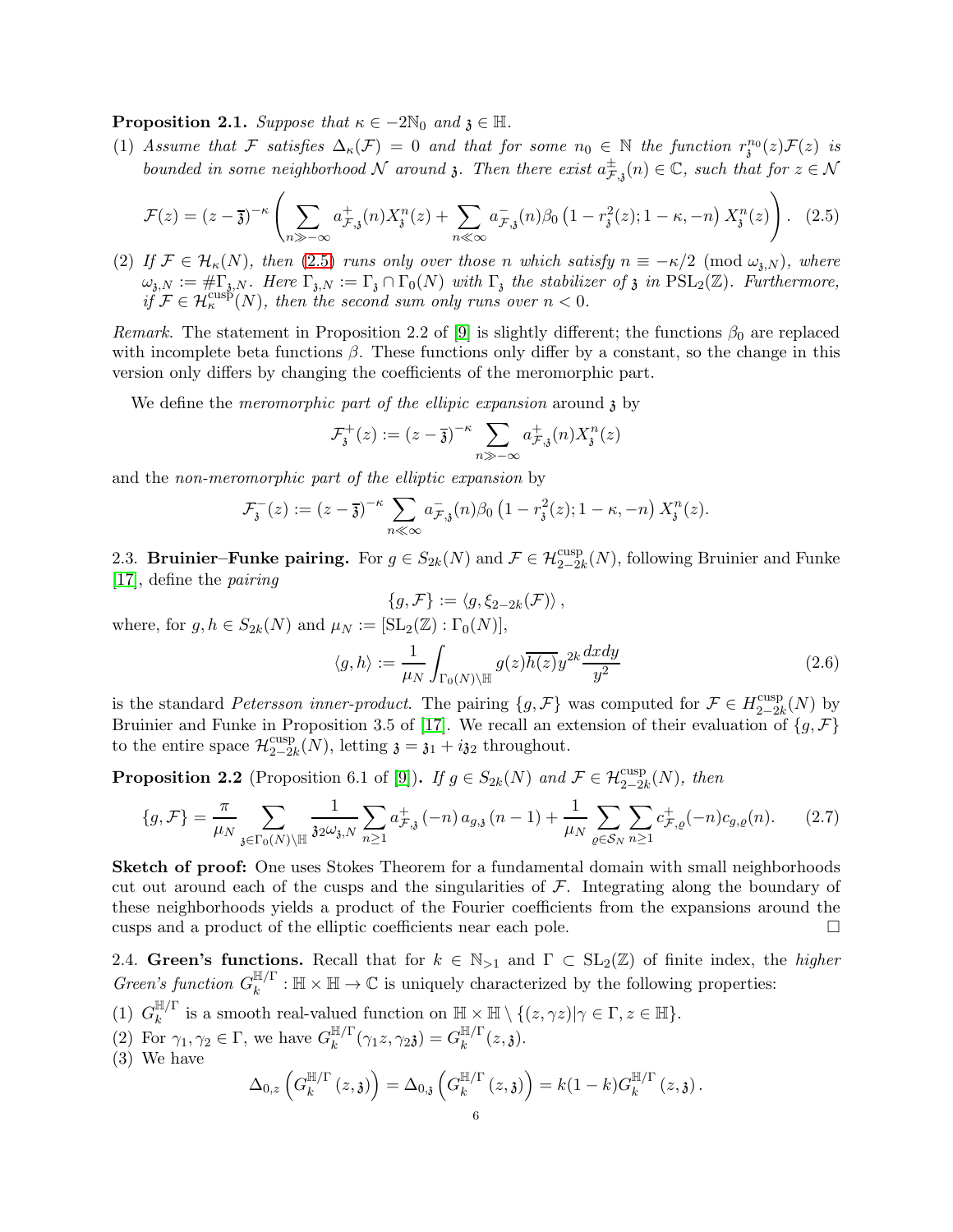(4) As  $z \rightarrow \mathfrak{z}$ 

$$
G_k^{\mathbb{H}/\Gamma}(z,\mathfrak{z}) = 2\omega_{\mathfrak{z}} \log \left( r_{\mathfrak{z}}(z) \right) + O(1).
$$

(5) As z approaches a cusp,  $G_k^{\mathbb{H}/\Gamma}$  $\binom{m}{k}^{\mathsf{I}}(z,\mathfrak{z})\to 0.$ 

These higher Green's functions have a long history, appearing as special cases of the resolvent kernel studied by Fay [\[21\]](#page-17-19) and investigated thoroughly by Hejhal in [\[27\]](#page-17-21), for example. Gross and Zagier [\[22\]](#page-17-22) conjectured that their evaluations at CM-points are essentially logarithms of algebraic numbers. In the special case that the space of weight 2k cusp forms on  $\Gamma$  is trivial, the conjecture reads as

$$
G_k^{\mathbb{H}/\Gamma}(z,\mathfrak{z}) = (D_1D_2)^{\frac{1-k}{2}} \log(\alpha)
$$

for CM-points  $z, \zeta$  of discriminants  $D_1$  and  $D_2$ , respectively and  $\alpha$  some algebraic number. Various cases of this conjecture have been solved. For example, Mellit, in his Ph.D. thesis [\[36\]](#page-17-23), proved the case  $k = 2, \mathfrak{z} = i$  and also gave an interpretation to  $\alpha$  as a certain intersection number of certain higher Chow cycles.

## 3. POINCARÉ SERIES

<span id="page-6-1"></span>3.1. Maass Poincaré series. An important tool to construct automorphic forms are *Poincaré* series, which have a long history going back to Poincaré [\[41\]](#page-17-24). To be more precise, for  $\kappa > 2$  and  $m \in \mathbb{Z}$ , the classical (weakly) holomorphic Poincaré series are defined by (see (2b.1) of [\[39\]](#page-17-17))

<span id="page-6-2"></span>
$$
\mathcal{P}_{\kappa,m,N}(z) := \sum_{M \in \Gamma_{\infty} \backslash \Gamma_0(N)} e^{2\pi i m z} \bigg|_{\kappa} M \in M_{\kappa}^!(N),\tag{3.1}
$$

where  $\Gamma_{\infty} := \{ \pm \left( \begin{smallmatrix} 1 & n \\ 0 & 1 \end{smallmatrix} \right) | n \in \mathbb{Z} \}.$  We further set

$$
P_{\kappa,m,N} := \mathcal{P}_{\kappa,m,N} \Big| \operatorname{pr} \in M_{\kappa}^!(N),
$$

where | pr is the identity for  $\kappa \in \mathbb{Z}$  and the projection operator (see p. 250 of [\[32\]](#page-17-25) for a definition) into Kohnen's plus space if  $\kappa \notin \mathbb{Z}$ . Here the restriction  $\kappa > 2$  is made so that the series converge absolutely and uniformly on compact sets.

To construct harmonic Maass forms, for  $\kappa < 0$  and  $m \in \mathbb{Z} \setminus \{0\}$ , we define the harmonic function

$$
\varphi_{\kappa,m}(z) := \frac{(-\operatorname{sgn}(m))^{1-\kappa}}{\Gamma(2-\kappa)} (4\pi|m|y)^{-\frac{\kappa}{2}} M_{\operatorname{sgn}(m)\frac{\kappa}{2},\frac{1-\kappa}{2}} (4\pi|m|y)e^{2\pi imx},
$$

where  $M_{\mu,\nu}$  is the M-Whittaker function. These forms appeared in applications for a number of authors (cf. [\[17,](#page-17-20) [21\]](#page-17-19)) following work of Niebur [\[37\]](#page-17-26), who built eigenfunctions under  $\Delta_0$ . For  $\kappa \in -\frac{1}{2}\mathbb{N}$  and  $N \in \mathbb{N}$ , we then set

$$
\mathcal{F}_{\kappa,m,N} := \sum_{M \in \Gamma_{\infty} \backslash \Gamma_0(N)} \varphi_{\kappa,m} \bigg|_{\kappa} M \in H_{\kappa}(N).
$$

and

<span id="page-6-0"></span>
$$
F_{\kappa,m,N} := \mathcal{F}_{\kappa,m,N} \Big| \operatorname{pr} \in H_{\kappa}(N). \tag{3.2}
$$

For  $m < 0$ , the functions  $F_{\kappa,m,N}$  have principal parts  $q^m$  at  $i\infty$  whereas for  $m > 0$  they have a non-holomorphic principal part. Furthermore, a straightforward calculation, using the fact that  $\xi$ commutes with the slash action, yields for  $m \in \mathbb{Z} \setminus \{0\}$  (e.g., see the displayed formula after (6.8) of [\[19\]](#page-17-27))

$$
\xi_{\kappa}(F_{\kappa,m,N}) = \frac{(-1)^{\kappa-1}(4\pi m)^{1-\kappa}}{\Gamma(1-\kappa)} P_{2-\kappa,-m,N}.
$$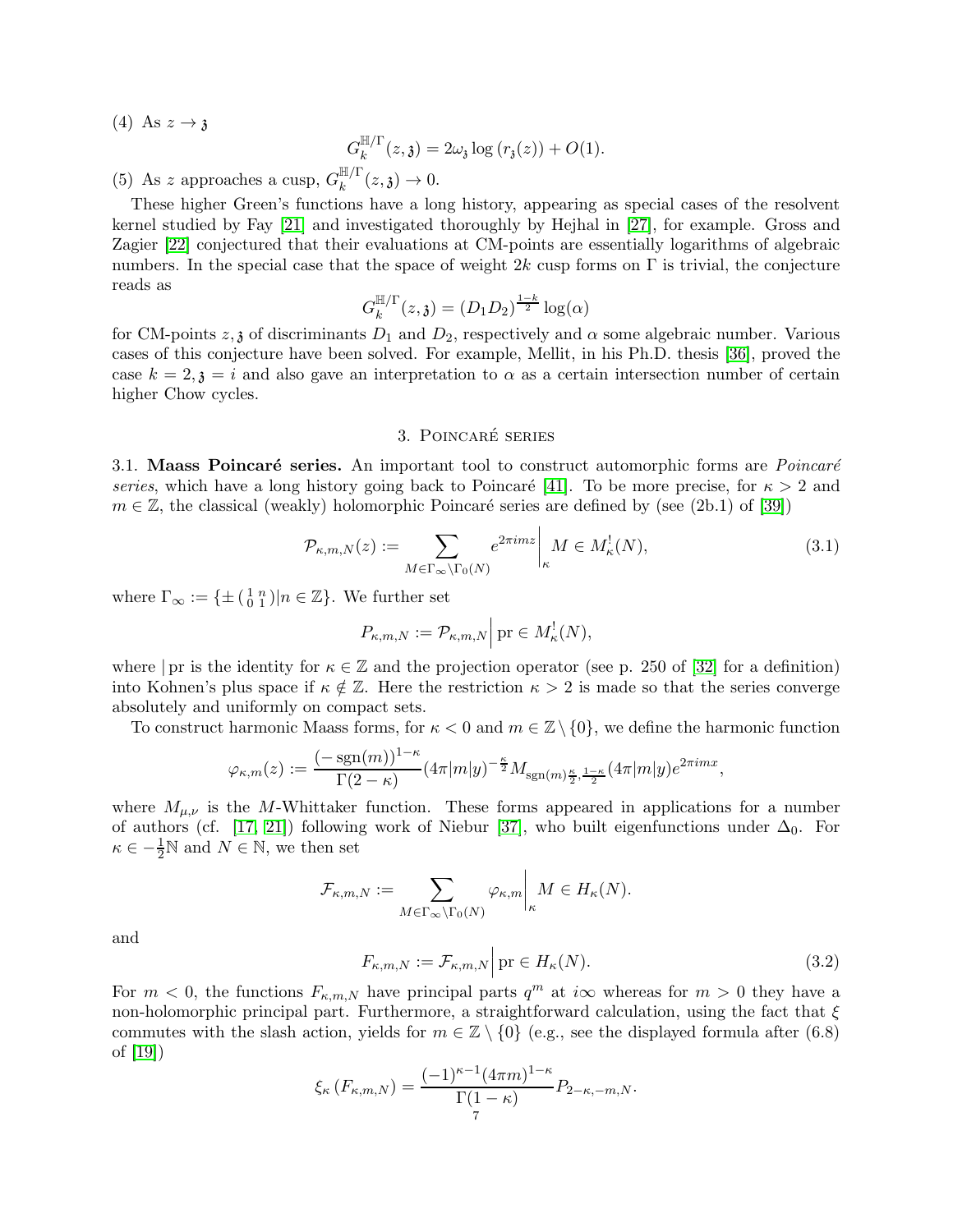If  $\kappa \in \mathbb{N}$ , then  $F_{\kappa,m,N}$  also has a nice image under  $\mathcal{D}^{1-\kappa}$ . Specifically, Bruinier, Ono, and Rhoades showed in (6.8) of [\[19\]](#page-17-27) (see also Satz 9 of [\[39\]](#page-17-17), where part of the computation was carried out) that

$$
\mathcal{D}^{1-\kappa}(\mathcal{F}_{\kappa,m,N}) = m^{1-\kappa} P_{2-\kappa,m,N}.
$$

3.2. Elliptic Poincaré series. For  $N \in \mathbb{N}$ ,  $n \in \mathbb{Z}$ , and  $2 < \kappa \in \frac{1}{2}$  $\frac{1}{2}\mathbb{Z}$ , we next recall the elliptic Poincaré series, defined in [\[38,](#page-17-2) [39\]](#page-17-17),

<span id="page-7-2"></span>
$$
\Psi_{\kappa,n,N}(z,\mathfrak{z}) := \sum_{M \in \Gamma_0(N)} \frac{(z-\mathfrak{z})^n}{(z-\overline{\mathfrak{z}})^{\kappa+n}} \bigg|_{\kappa,z} M. \tag{3.3}
$$

The functions  $z \mapsto \Psi_{\kappa,n,N}(z,\mathfrak{z})$  are weight  $\kappa$  meromorphic modular forms which are cusp forms if  $n \in \mathbb{N}_0$  and have a pole of order |n| if  $n \in -\mathbb{N}_0$ . We also note that

<span id="page-7-4"></span>
$$
\Psi_{\kappa,n,N}^{\rm c}(z,\mathfrak{z}) = \Psi_{\kappa,n,N}(-z,\overline{\mathfrak{z}}). \tag{3.4}
$$

Moreover, for  $n = -1$ , these are closely related to other Poincaré series defined in (2b.9) of [\[39\]](#page-17-17) by

$$
H_{\kappa,N}(z,\mathfrak{z}):=2\sum_{M\in\Gamma_{\infty}\backslash\Gamma_{0}(N)}\frac{1}{1-e^{2\pi i(\mathfrak{z}-z)}}\bigg|_{\kappa,z}M.
$$

To state the connection, define

$$
K_{\kappa,N}(z,\mathfrak{z}):=\frac{i}{\pi}(2i\mathfrak{z}_2)^{\kappa-1}\sum_{n\in\mathbb{N}}\mathcal{I}_{\kappa,-n}(\mathfrak{z}_2)e^{-2\pi in\mathfrak{z}}\mathcal{P}_{\kappa,n,N}(z)
$$

with (for some  $-2\mathfrak{z}_2 < \alpha < 0$  and  $r \in \mathbb{Z}$ )

$$
\mathcal{I}_{\kappa,r}(\mathfrak{z}_2) := \int_{i\alpha-\infty}^{i\alpha+\infty} \frac{e^{2\pi i r t}}{(t+2i\mathfrak{z}_2)^{\kappa-1}} \frac{dt}{t}.
$$

Petersson showed in (5b.6) of [\[39\]](#page-17-17) that

<span id="page-7-1"></span>
$$
(2i32)^{\kappa-1} \Psi_{\kappa,-1,N}(z,\mathfrak{z}) = 2\pi i H_{\kappa,N}(z,\mathfrak{z}) - 2\pi i K_{\kappa,N}(z,\mathfrak{z}). \tag{3.5}
$$

While he recognized the left-hand side of [\(3.5\)](#page-7-1) as a non-holomorphic modular form of weight  $2 - \kappa$ , as a function of  $\mathfrak{z}$ , and investigated the meromorphic functions  $H_{\kappa,N}$ , on page 67 of [\[39\]](#page-17-17) he questioned the place of the functions  $K_{\kappa,N}$  within the framework of automorphic forms. They are cusp forms as a function of z, but their properties as a function of  $\beta$  were rather mysterious. This was investigated in  $[10]$ , and its connection to the elliptical Poincaré series, defined in  $(3.3)$ , is given in Theorem [4.2.](#page-8-2)

### <span id="page-7-0"></span>4. Understanding Petersson's splitting and bases for polar harmonic Maass forms

4.1. Petersson's splitting. Throughout this section,  $2 < \kappa \in \frac{1}{2}N$ . One can recognize [\(3.5\)](#page-7-1) as the usual splitting of a weight  $2 - \kappa$  polar harmonic Maass form into its holomorphic and nonholomorphic parts around  $i\infty$ .

<span id="page-7-3"></span>**Proposition 4.1** (Proposition 3.1 of [\[10\]](#page-17-28)). For  $N \in \mathbb{N}$ ,  $\mathfrak{z} \mapsto \mathfrak{z}_2^{\kappa-1} \Psi_{\kappa,-1,N}(z,\mathfrak{z}) \in \mathbb{H}_{2-\kappa}^{\text{cusp}}$  $_{2-\kappa}^{\rm cusp}(N)$  with meromorphic part

$$
\frac{\pi}{(2i)^{\kappa-2}}H_{\kappa,N}(z,\mathfrak{z}).
$$

Proposition [4.1](#page-7-3) implies that the functions  $K_{\kappa,N}$  are the non-holomorphic parts of polar harmonic Maass forms. In particular, they are non-holomorphic Eichler integrals of the functions  $\Psi_{\kappa,0,N}(\mathfrak{z},z)$ .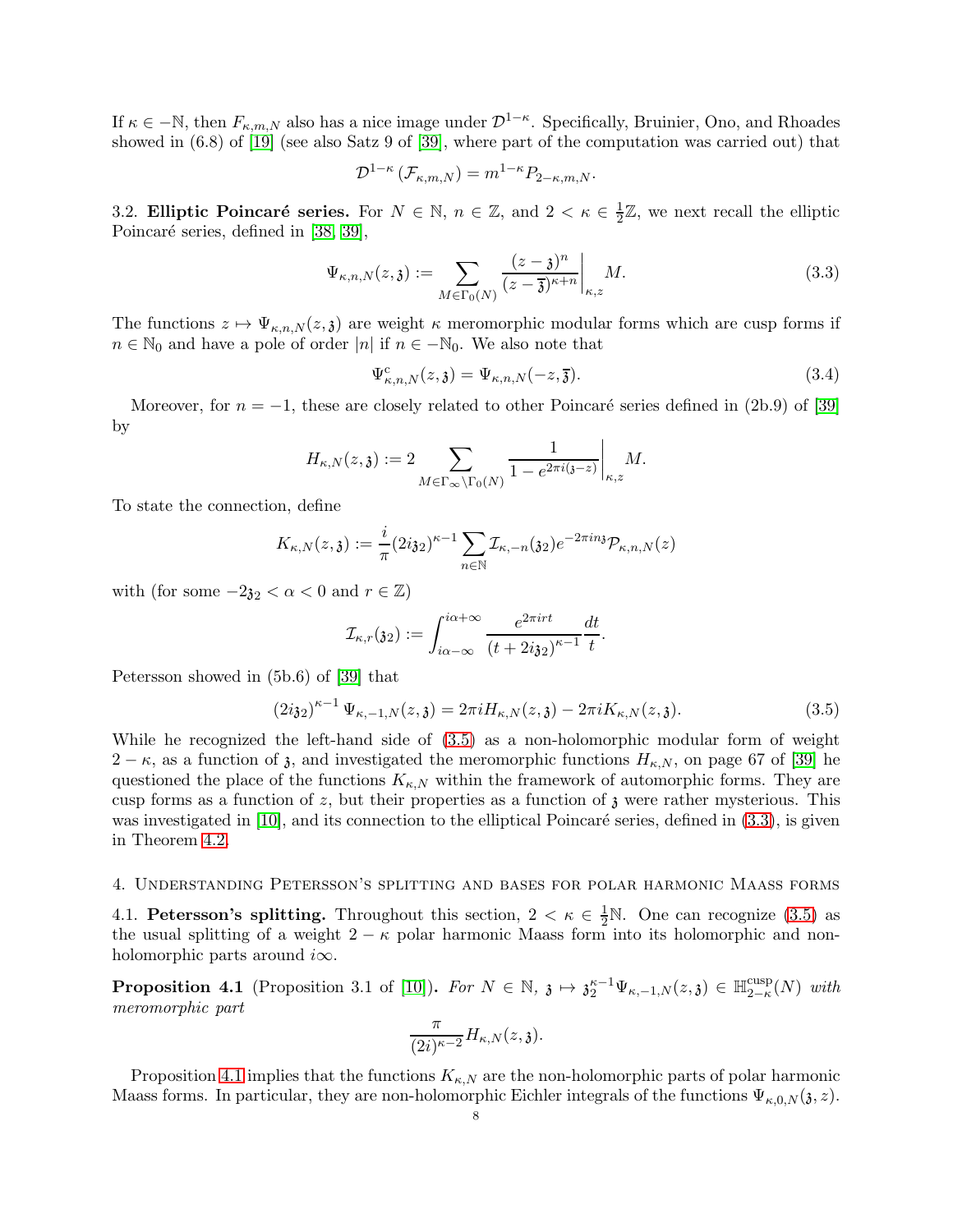<span id="page-8-2"></span>**Theorem 4.2** (Theorem 1.1 of [\[10\]](#page-17-28)). We have

<span id="page-8-3"></span>
$$
K_{\kappa,N}(z,\mathfrak{z}) = -\frac{i^{\kappa}(\kappa-1)}{2^{\kappa-1}\pi} \Psi_{\kappa,0,N}^*(\mathfrak{z},z). \tag{4.1}
$$

Remark. The result in [\[10\]](#page-17-28) is much more general, considering real weight with multiplier on more general groups. In this note, we only introduce polar harmonic Maass forms in this restricted setting to avoid extra notation. The right-hand side of [\(4.1\)](#page-8-3) was also explicitly given as an integral in  $[10]$ , which follows by  $(2.2)$  and  $(3.4)$ .

Sketch of proof: By Proposition [4.1,](#page-7-3)  $K_{\kappa,N}$  is (up to a constant) the non-holomorphic part of  $\mathfrak{z}_2 \mapsto \mathfrak{z}_2^{\kappa-1} \Psi_{\kappa,-1,N}(z,\mathfrak{z}).$  A short computation shows that

$$
\xi_{2-\kappa, \mathfrak{z}} \left( \mathfrak{z}_{2}^{\kappa-1} \Psi_{\kappa, -1, N}(z, \mathfrak{z}) \right) = (\kappa - 1) e^{\pi i \kappa} \Psi_{\kappa, 0, N}(\mathfrak{z}, z).
$$

Moreover, [\(2.3\)](#page-4-0) implies that the right-hand side of [\(4.1\)](#page-8-3) is also mapped to a constant multiple of  $\Psi_{\kappa,0,N}(\mathfrak{z},z)$ . Hence the difference is annihilated by  $\xi_{2-\kappa}$ , implying that it is meromorphic. However, one can show that both sides of [\(4.1\)](#page-8-3) have expansions of the type [\(2.4\)](#page-4-1), and such an expansion can only be meromorphic if all coefficients are zero. Hence the difference vanishes, giving the claim.

 $\Box$ 

4.2. Bases for meromorphic modular forms and polar harmonic Maass forms. One obtains a basis for the space  $\mathbb{H}_{2-\kappa,N}^{\text{cusp}}$  by repeatedly applying repeated raising to  $\mathfrak{z}_2^{\kappa-1}\Psi_{\kappa,-1,N}(z,\mathfrak{z})$ . Note that the non-holomorphic part of a polar harmonic Maass form vanishes if and only if the form is a meromorphic modular form. Hence comparing meromorphic parts and using Proposition [4.1](#page-7-3) gives the following lemma.

<span id="page-8-1"></span>**Lemma 4.3** (Proposition 4.2 of [\[10\]](#page-17-28)). If  $f \in \mathbb{S}_{2-\kappa}(N)$ , then there exist  $z_1, \ldots, z_r \in \Gamma_0(N) \setminus \mathbb{H}$  and  $a_{\ell,n} \in \mathbb{C}$  such that

$$
f(\mathfrak{z}) = \sum_{\ell=1}^{r} \sum_{n=0}^{n_{\ell}} a_{\ell,n} R_{\kappa,z}^{n} [H_{\kappa,N}(z,\mathfrak{z})]_{z=z_{\ell}}.
$$

Pioline pointed out an alternative way to obtain a basis of polar harmonic Maass forms which are bounded towards the cusps, namely using Fay's  $[21]$  polar harmonic Poincaré series in negative weight. The Poincaré series  $\Psi_{\kappa,n,N}$  are formed by slashing the nth coefficient of the meromorphic part of the elliptic expansion [\(2.5\)](#page-5-0). Using the non-meromorphic analogue

$$
\psi_{2-2k,n}(z,\mathfrak{z}) := (z-\overline{\mathfrak{z}})^{2k-2} \beta \left(1 - r_{\mathfrak{z}}^2(z); 2k-1, -n\right) X_{\mathfrak{z}}^n(z),
$$

one may define the weight  $2 - 2k < 0$  Poincaré series

<span id="page-8-5"></span><span id="page-8-4"></span>
$$
\mathbb{P}_{2-2k,n,N}(z,\mathfrak{z}):=\sum_{M\in\Gamma_{0}(N)}\psi_{2-2k,n}(z,\mathfrak{z})\Big|_{2-2k,z}M.
$$

These Poincaré series appear as a special case of  $(44)$  in [\[21\]](#page-17-19) and they are connected to Petersson's Poincaré series. The following essentially follows by Theorem 2.1 of  $[21]$  (the notation for these Poincaré series is different in [\[7\]](#page-16-7), because  $\lambda$  was only considered to be a parameter there)

<span id="page-8-0"></span>**Theorem 4.4** (Theorem 4.3 of [\[7\]](#page-16-7), for  $N = 1$ ). For  $k > 1$ , the Poincaré series  $\mathbb{P}_{2-2k,n,N}(z,\mathfrak{z})$ converge absolutely and locally uniformly. The functions  $z \mapsto \mathbb{P}_{2-2k,n,N}(z,\mathfrak{z})$  span the space of weight 2−2k polar harmonic Maass forms on  $\Gamma_0(N)$  which are bounded in all cusps. Furthermore,

$$
\xi_{2-2k,z}(\mathbb{P}_{2-2k,n,N}(z,\mathfrak{z})) = (4\mathfrak{z}_{2})^{2k-1}\Psi_{2k,-n-1,N}(z,\mathfrak{z}),\tag{4.2}
$$

$$
\mathcal{D}_z^{2k-1} \left( \mathbb{P}_{2-2k,n,N}(z,\mathfrak{z}) \right) = -(2k-2)! \left( \frac{32}{\pi} \right)^{2k-1} \Psi_{2k,n+1-2k,N}(z,\mathfrak{z}). \tag{4.3}
$$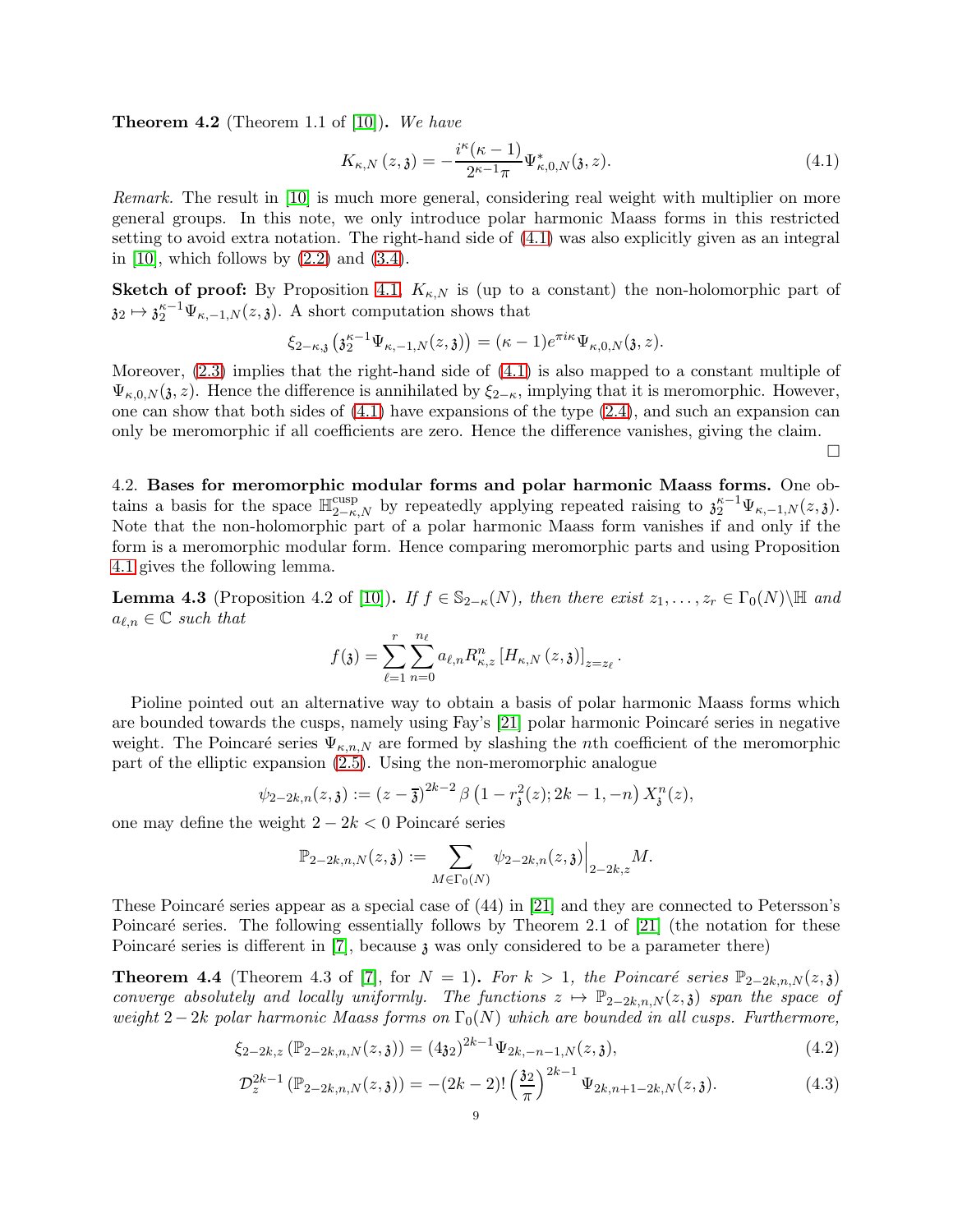The principal parts of  $\mathbb{P}_{2-2k,n,N}$  are given by

$$
\begin{cases} 2\omega_{\mathfrak{z},N}(z-\overline{\mathfrak{z}})^{2k-2} \beta_0 \left(1-r_{\mathfrak{z}}^2(z); 2k-1, -n\right) X_{\mathfrak{z}}^n(z) & \text{if } n \ge 0 \text{ and } n \equiv k-1 \pmod{\omega_{\mathfrak{z},N}},\\ 2\omega_{\mathfrak{z},N} C_{2k-1,-n}(z-\overline{\mathfrak{z}})^{2k-2} X_{\mathfrak{z}}^n(z) & \text{if } n < 0 \text{ and } n \equiv k-1 \pmod{\omega_{\mathfrak{z},N}},\\ 0 & \text{otherwise.} \end{cases}
$$

Moreover, the functions  $\mathfrak{z} \mapsto \mathfrak{z}_2^{2-2k+n} \mathbb{P}_{2-2k,n,N}(z,\mathfrak{z})$  satisfy weight  $2k-2-2n$  modularity and are eigenfunctions under  $\Delta_{2k-2-2n,3}$  with eigenvalue  $(2k-2-n)(n+1)$ .

*Remark.* For  $n < 0$ , the functions  $z \mapsto R_{2k,3}^{-n-1}$  $\zeta_{2k,3}^{-n-1}(H_{2k,N}(3,z))$  from Lemma [4.3](#page-8-1) are constant multiples of the meromorphic parts of  $\mathfrak{z}_2^{2-2k+n} \mathbb{P}_{2-2k,n,N}(z,\mathfrak{z})$ .

**Sketch of proof:** In order to show that  $\mathfrak{z}_2^{2-k+n} \mathbb{P}_{2-2k,n,N}(z,\mathfrak{z})$  is a polar harmonic Maass form as a function of z and a polar Maass form as a function of  $\lambda$ , we rewrite the Poincaré series in terms of functions defined in [\[21\]](#page-17-19). In particular, one can show that the  $\mathbb{P}_{2-2k,n,N}$  are constant multiples of the Poincaré series  $\mathfrak{z}_{2}^{k-1} y^{k-1} G_{k,1-k}^{-n,0}$  $\zeta_{k,1-k}^{n,0}(3,z)$  given in (44) of [\[21\]](#page-17-19). Combining with the results in Theorem 2.1 of [\[21\]](#page-17-19) and rewriting Fay's differential operator  $D_{1-k}$  in terms of  $\Delta_{2-2k}$  yields that the functions  $\mathfrak{z}_2^{2-2k+n} \mathbb{P}_{2-2k,n,N}(z,\mathfrak{z})$  are polar Maass forms in both variables. Furthermore, the eigenvalues in each variable are also explicitly given in Theorem 2.1 of [\[21\]](#page-17-19). Its principal part comes from the terms with  $M \in \Gamma_{3,N}$ .

It remains to prove [\(4.2\)](#page-8-4) and [\(4.3\)](#page-8-5). The argument for both is similar, so we only give an idea of proof of [\(4.3\)](#page-8-5). By (45) of [\[21\]](#page-17-19), applying  $R_{2-2k,z}^{2k-1}$  to  $y^{k-1}G_{k,1}^{-n,0}$  $\sum_{k,1-k}^{-n,0}(3, z)$  yields a constant times  $y^{-k}G_{k-1-k}^{-n,2k-1}$  $\zeta_{k,1-k}^{n,2k-1}(\mathfrak{z},z)$ . One can show that this is a constant multiple of Petersson's  $\Psi_{2k,n+1-2k,N}(z,\mathfrak{z})$ . Bol's identity then implies  $(4.3)$ .

We next discuss a splitting of weight  $2k$  meromorphic cusp forms which is motivated by combining  $(4.2)$  and  $(4.3)$ . For the case  $k = 1$ , which is omitted here, recall that weight 2 meromorphic modular forms f are in one-to-one correspondence with meromorphic differentials  $f(z)dz$ . Traditionally, there is a splitting of meromorphic differentials into three kinds: the first kind comes from cusp forms, the second coincides under the bijection above with meromorphic forms that are orthogonal to cusp forms and have trivial residues, and the third kind corresponds to those with at most simple poles. For weakly holomorphic forms, the space of forms yielding differentials of the third kind is precisely the space spanned by Eisenstein series. Generalizing this to higher weight, the space of Eisenstein series is distinguished in a number of ways. Concentrating on one of those, for each Eisenstein series there exists a weight  $2 - 2k$  harmonic Maass form which maps to a constant multiple of it under both  $\xi_{2-2k}$  and  $D^{2k-1}$ . One sees from [\(4.2\)](#page-8-4) and [\(4.3\)](#page-8-5) that the forms  $\Psi_{2k,-k,N}$ share this property, yielding a meromorphic analogue of the Eisenstein series. Since Eisenstein series correlate with differentials of the third kind, it seems reasonable to view the functions  $\Psi_{2k,-k,N}$  as the generalization to higher weight of meromorphic cusp forms corresponding to differentials of the third kind. Based on the Poincaré series  $(3.1)$ , the Eisenstein series split the space of weight  $2k$ weakly holomorphic forms into three subspaces, those spanned by the Poincaré series with  $m > 0$ ,  $m < 0$ , and  $m = 0$ , respectively. The space spanned by the Poincaré series with  $m > 0$  is precisely the space of cusp forms and extending to weight 2 via analytic continuation, this matches the splitting of meromorphic differentials. Furthermore, if  $\mathcal{F} \in H_{2-2l}^{\text{cusp}}$  $\frac{\text{cusp}}{2-2k}(N)$ , then  $D^{2k-1}(\mathcal{F})$  is in the space spanned by forms with  $m < 0$ , so the differential operators naturally split the space. The spaces spanned by forms with  $m < 0$  and  $m > 0$  are also orthogonal under a suitably regularized inner product.

Paralleling this for meromorphic cusp forms, one can also split the space into three pieces. Let S<sup>3</sup>  $\frac{3}{2k}(N)$  denote the subspace of  $\mathbb{S}_{2k}(N)$  allowing poles at most at 3. We then write

$$
\mathbb{S}_{2k}^{\mathfrak{z}}(N) = \mathbb{X}_{2k}^{\mathfrak{z}}(N) + \mathbb{D}_{2k}^{\mathfrak{z}}(N) + \mathbb{E}_{2k}^{\mathfrak{z}}(N),
$$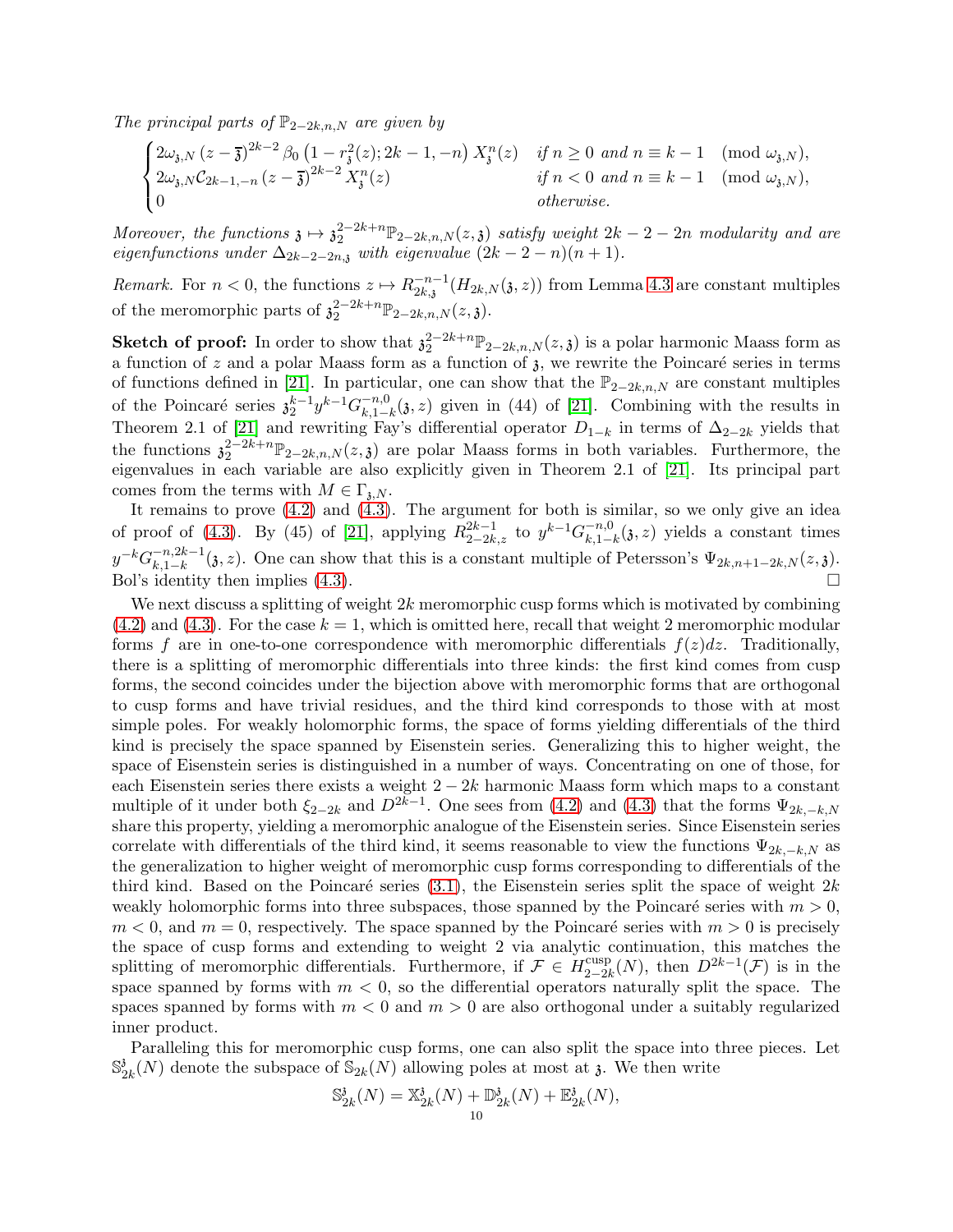where  $\mathbb{X}_2^3$  $\frac{3}{2k}(N)$  is spanned by those forms with poles of order at most  $k-1$ ,  $\mathbb{E}_2^3$  $\frac{\delta}{2k}(N)$  is spanned by the form  $\Psi_{2k,-k,N}(z,\mathfrak{z})$ , and  $\mathbb{D}_2^3$  $\frac{3}{2k}(N)$  is spanned by  $\Psi_{2k,n,N}(z,\mathfrak{z})$  with  $n \leq -k$ . One can show that if  $\mathcal{F} \in \mathbb{H}_{2-2k}(N)$  satisfies  $\xi_{2-2k}(\mathcal{F}) \in \bigoplus_{\mathfrak{z}} \mathbb{X}_{2}^{\mathfrak{z}}$  $\mathcal{L}_{2k}(N)$ , then  $\mathcal{D}^{2k-1}(\mathcal{F}) \in \bigoplus_{\mathfrak{z}} \mathbb{D}_{\mathfrak{z}}^{\mathfrak{z}}$  $\frac{3}{2k}$ . Hence, motivated by the differential operators and the fact that  $\mathbb{E}_2^3$  $\frac{\partial}{\partial k}(N)$  parallels the Eisenstein series, one may ask whether, under a suitable regularized inner product,

$$
\mathbb{X}_{2k}^{\mathfrak{z}}\perp \mathbb{D}_{2k}^{\mathfrak{z}}
$$

.

Jenkins and the authors are currently investigating this question using an inner product which is defined in Section [6.1.](#page-12-1)

4.3. Other representations of  $\Psi_{2k,-1}(z,\mathfrak{z})$ . Note that the polar harmonic Maass form  $F_z(\mathfrak{z}) :=$  $\mathfrak{z}_2^{2k-1}\Psi_{2k,-1}(z,\mathfrak{z})$  may be presented in a few other ways. Firstly, since  $\mathbb{P}_{2-2k,-1}(\mathfrak{z},z)$  has the same principal part as  $F_z(\mathfrak{z})$  up to a constant multiple and its weight is negative, the two functions must agree up to a constant. Alternatively, a direct calculation, using (23) of [\[40\]](#page-17-29) to flip the slash operator between the two variables, yields

$$
F_z(\mathfrak{z}) = \frac{2k-1}{(4y)^{2k-1}} \mathbb{P}_{2-2k,-1}(\mathfrak{z},z).
$$

One may also explicitly realize  $F_z(\mathfrak{z})$  in terms of the functions  $H_{2k}$  via (see Proposition 3.2 of [\[10\]](#page-17-28))

$$
F_z(\mathfrak{z}) = \frac{\pi}{(-4)^{k-1}} \mathcal{H}_{2k}(z, \mathfrak{z}),
$$

where

$$
\mathcal{H}_{2k}(z,\mathfrak{z}):=H_{2k}(z,\mathfrak{z})+\sum_{r=0}^{2k-2}\frac{(2i\mathfrak{z}_2)^r}{r!}\frac{\partial^r}{\partial\overline{\mathfrak{z}}^r}H_{2k}(z,\overline{\mathfrak{z}}).
$$

Furthermore, for  $y > \max(\mathfrak{z}_2, 1/\mathfrak{z}_2)$ , (3.9) of [\[10\]](#page-17-28) states that  $\mathcal{H}_{2k}(z, \mathfrak{z})$  may be written as the generating function

$$
\mathcal{H}_{2k}\left(z,\mathfrak{z}\right)=-2\sum_{n=1}^{\infty}\mathcal{F}_{2-2k,n}(\mathfrak{z})e^{2\pi inz}
$$

## 5. Fourier coefficients of meromorphic modular forms

<span id="page-10-2"></span>Before discussing the coefficients of weight  $2-2k < 0$  meromorphic cusp forms, we recall some of the history of the Fourier coefficients of weakly holomorphic modular forms. Hardy and Ramanujan [\[23,](#page-17-7) [24\]](#page-17-8) proved, using the Circle Method, that, as  $n \to \infty$ ,

<span id="page-10-0"></span>
$$
p(n) \sim \frac{1}{4n\sqrt{3}} e^{\pi \sqrt{\frac{2n}{3}}}.
$$
\n
$$
(5.1)
$$

Rademacher [\[43\]](#page-18-1) then perfected this method to derive the exact formula

<span id="page-10-1"></span>
$$
p(n) = 2\pi (24n - 1)^{-\frac{3}{4}} \sum_{j=1}^{\infty} \frac{A_j(n)}{j} I_{\frac{3}{2}} \left( \frac{\pi \sqrt{24n - 1}}{6j} \right).
$$
 (5.2)

Here  $I_{\ell}(x)$  is the I-Bessel function of order  $\ell$  and  $A_i(n)$  denotes a certain Kloosterman sum. These asymptotic formulas use the fact that the generating function

$$
P(q) := \sum_{n=0}^{\infty} p(n)q^n = \prod_{n=1}^{\infty} (1 - q^n)^{-1},
$$

is essentially a weight  $-1/2$  weakly holomorphic modular form. As mentioned in the introduction, Rademacher and Zuckerman [\[44,](#page-18-2) [51,](#page-18-3) [52\]](#page-18-4) obtained similar formulas for all negative-weight weakly holomorphic modular forms.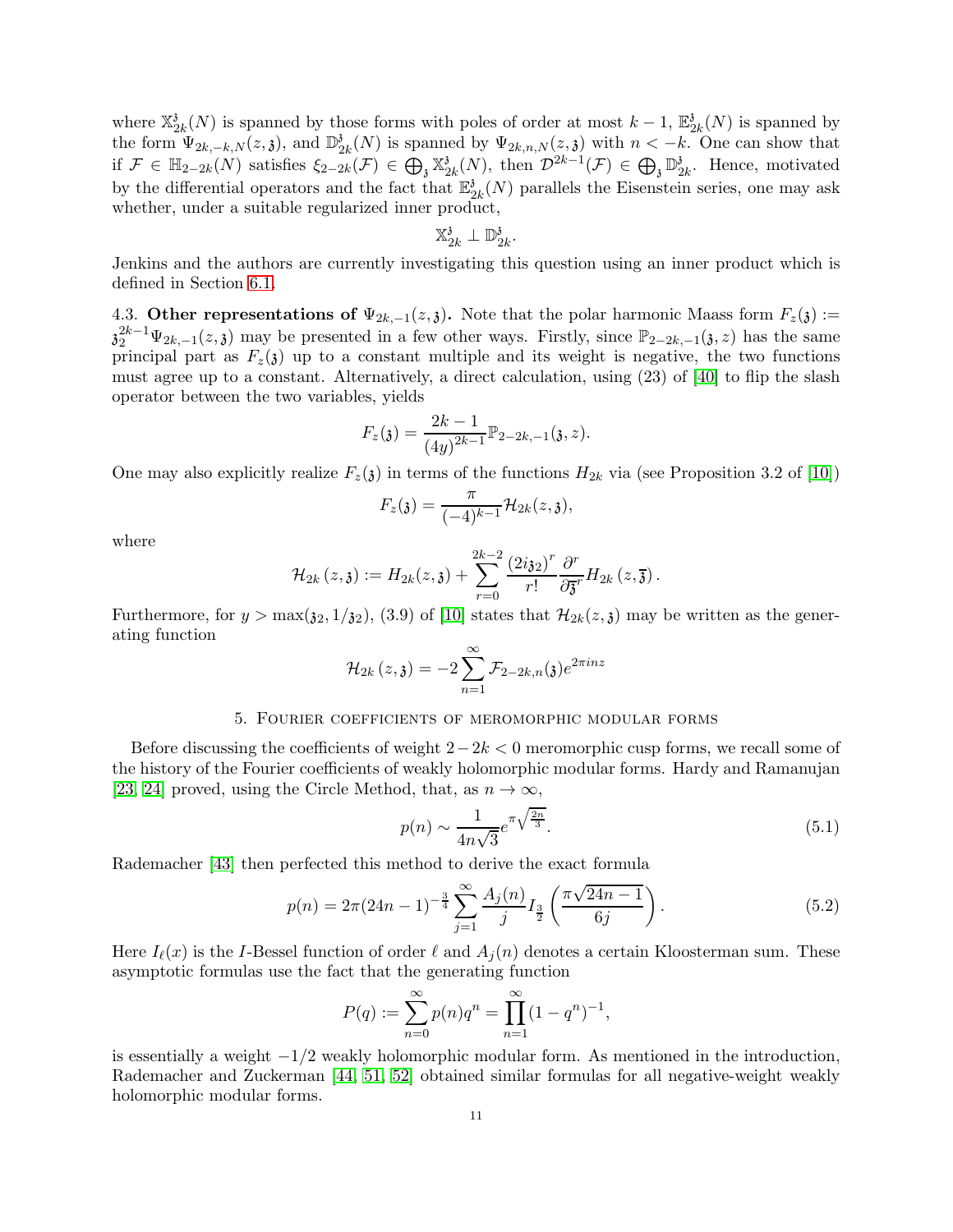We next consider Fourier coefficients of meromorphic cusp forms, starting with Ramanujan's conjectured formula for  $1/E_4$  which was later proven by Bialek [\[4\]](#page-16-3). In this case, we have, for  $y > \sqrt{3}/2,$ 

$$
\frac{1}{E_4(z)} = \sum_{n=0}^{\infty} \beta_n e^{2\pi i n z}
$$

with

<span id="page-11-0"></span>
$$
\beta_n := \frac{6}{E_6(\rho)} \sum_{(\lambda)} \sum_{(c,d)} \frac{h_{(c,d)}(n)}{\lambda^3} e^{\frac{\pi n \sqrt{3}}{\lambda}}.
$$
\n(5.3)

Here  $\rho := e^{\frac{\pi i}{3}}$ ,  $(c, d)$  runs over distinct solutions to  $\lambda = c^2 - cd + d^2$ , where  $\lambda = 3^a \prod_{j=1}^r p_j^{a_j}$  with  $a \in \{0,1\}, p_j$  denoting primes of the form  $6m + 1$ , and  $a_j \in \mathbb{N}_0$ . We do not give the definition of distinct here, but the interested reader may find it after (2.2.3) of [\[4\]](#page-16-3). Finally, we let  $h_{(1,0)}(n)$  :=  $(-1)^n/2$ ,  $h_{(2,1)}(n) := 1/2$ , and for  $\lambda \ge 7$ 

$$
h_{(c,d)}(n) := \cos\left((ad + bc - 2ac - 2bd)\frac{\pi n}{\lambda} - 6\arctan\left(\frac{c\sqrt{3}}{2d - c}\right)\right),\,
$$

where  $a, b \in \mathbb{Z}$  are any choices for which  $ad - bc = 1$ . It turns out that the Fourier coefficients of all of the specific meromorphic modular forms investigated by Ramanujan may be written as linear combinations of the series

<span id="page-11-2"></span>
$$
F_{\kappa,j,r}(\mathfrak{z},z) := \mathfrak{z}_2^{-j} \sum_{m=0}^{\infty} \sum_{\mathfrak{b} \subseteq \mathcal{O}_{\mathbb{Q}(\mathfrak{z})}} \frac{C_{\kappa}(\mathfrak{b},m)}{N(\mathfrak{b})^{\frac{\kappa}{2}-j}} (4\pi m)^r e^{\frac{2\pi m \mathfrak{z}_2}{N(\mathfrak{b})}} e^{2\pi i m z}, \tag{5.4}
$$

where  $\mathfrak{z} \in \{i, \rho\}$ , b runs over primitive ideals,  $N(\mathfrak{b})$  is the norm, and  $C_{\kappa}$  are certain functions on ideals which we next describe. For  $\mathfrak{b} = (c\rho + d) \subset \mathcal{O}_{\mathbb{Q}(\rho)}$ , we define

$$
C_{6m}(\mathfrak{b},n) := \cos\left((ad+bc-2ac-2bd)\frac{\pi n}{N(\mathfrak{b})}-6m\arctan\left(\frac{c\sqrt{3}}{2d-c}\right)\right),
$$

and we set  $C_m(\mathfrak{b}, n) := 0$  if  $6 \nmid m$ . Similarly, for  $\mathfrak{b} = (ci + d) \subseteq \mathcal{O}_{\mathbb{Q}(i)}$ , we let

$$
C_{4m}(\mathfrak{b}, n) := \cos\left( (ac + bd) \frac{2\pi n}{N(\mathfrak{b})} + 4m \arctan\left(\frac{c}{d}\right) \right)
$$

and  $C_m(\mathfrak{b}, n) := 0$  if  $4 \nmid m$ .

After analyzing a number of examples, Berndt, Bialek, and Yee [\[5\]](#page-16-4) recognized certain similarities between the coefficients. The pattern they noticed is much more general. Indeed, every negative weight meromorphic cusp whose only pole in the standard fundamental domain F occurs at  $z_0 \in$  $\{i, \rho\}$  has an expansion as a linear combination of the functions defined in [\(5.4\)](#page-11-2).

<span id="page-11-1"></span>**Theorem 5.1** (Theorem 1.2 of [\[10\]](#page-17-28)). If  $z_0 \in \{i, \rho\}$  and  $a_n \in \mathbb{C}$  are chosen such that

<span id="page-11-3"></span>
$$
f(z) = \sum_{n=0}^{n_0} a_n R_{2k,3}^n [H_{2k}(\mathfrak{z}, z)]_{\mathfrak{z}=z_0} \in \mathbb{S}_{2-2k},
$$
\n(5.5)

then, for  $y > y_0$ , we have the Fourier expansion

$$
f(z) = 2\omega_{z_0} \sum_{n=0}^{n_0} a_n \sum_{j=0}^n \frac{(2k+n-1)!}{(2k+n-1-j)!} {n \choose j} F_{2k+2n,j,n-j}(z_0,z).
$$

Remarks.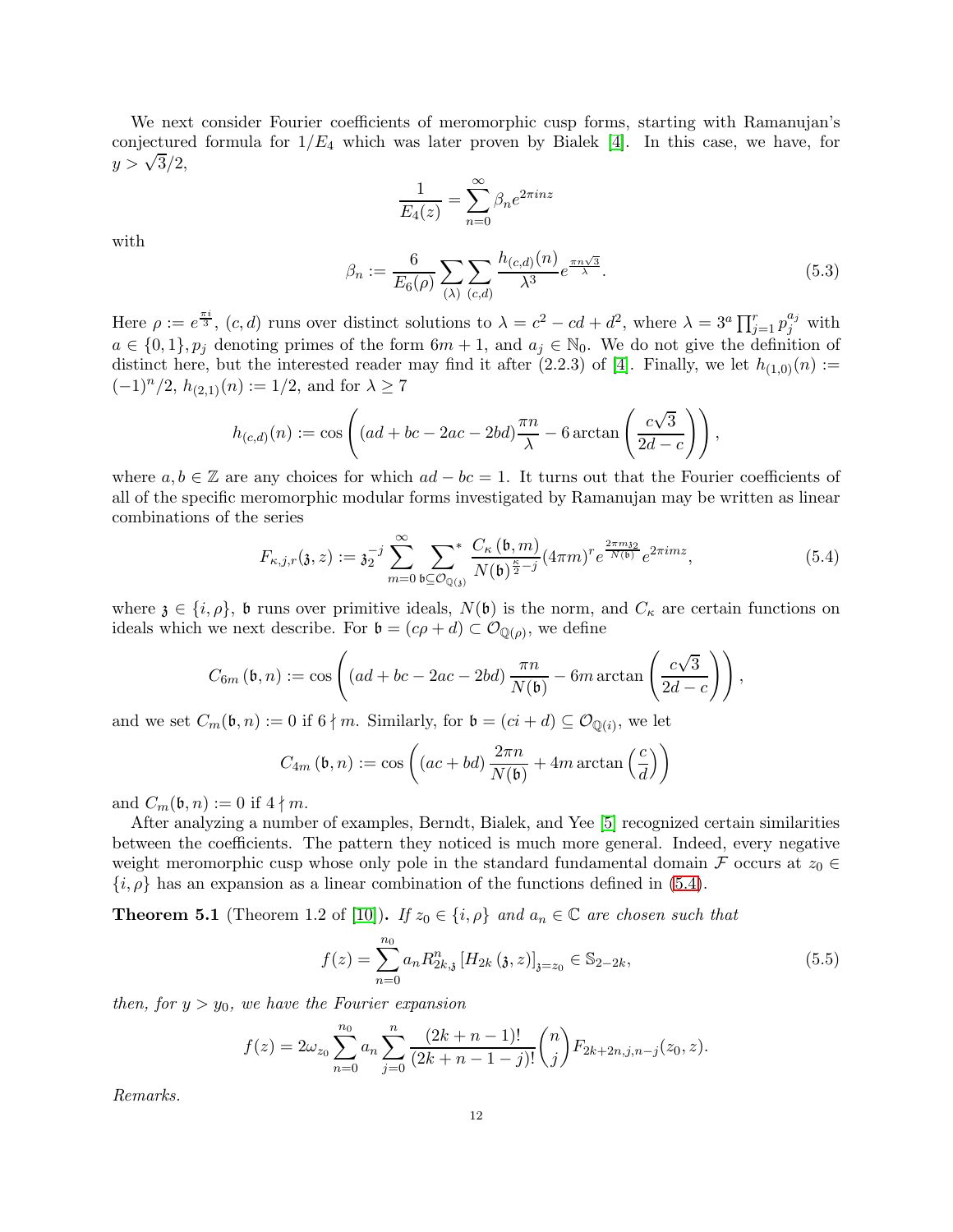- (1) By Lemma [4.3,](#page-8-1) every element of  $\mathbb{S}_{2-2k}$  which has a unique pole in  $SL_2(\mathbb{Z})\backslash\mathbb{H}$  also has an expansion of the type in [\(5.5\)](#page-11-3).
- (2) A more general formula for meromorphic cusp forms with poles at arbitrary points is given in Theorem 4.1 of [\[10\]](#page-17-28).
- (3) It was shown in Theorem 1.3 of [\[10\]](#page-17-28) that quasi-meromorphic cusp forms, which are products of powers of the weight 2 quasi-modular Eisenstein series  $E_2$  times meromorphic cusp forms, also have Fourier expansions of this shape.

Sketch of proof: The proof of Theorem [5.1](#page-11-1) has essentially 3 steps. Firstly, one constructs a basis for the space  $\mathbb{H}_{2-2i}^{\text{cusp}}$  $\mathcal{L}_{2-2k}^{\text{cusp}}$  by applying repeated raising in z to  $\mathcal{H}_{2k}(\mathfrak{z}, z)$ . One then determines that the meromorphic parts of the resulting basis elements are the forms from Lemma [4.3.](#page-8-1) Noting that f is meromorphic, the problem is hence reduced to computing the Fourier coefficients of  $R_{2k,3}^n[H_{2k}(\mathfrak{z},z)]_{\mathfrak{z}=z_0}$ . By Proposition 4.5 of [\[10\]](#page-17-28), we may rewrite

$$
R_{2k,3}^n(H_{2k}(3,z)) = \sum_{j=0}^n \frac{(2k+n-1)!}{(2k+n-1-j)!} \binom{n}{j} (-2i)^{n-j} \frac{\partial^{n-j}}{\partial z^{n-j}} H_{2k+2n,j}(3,z),
$$

where

$$
H_{2k,j}(\mathfrak{z},z) := 2 \sum_{M \in \Gamma_{\infty} \backslash \mathrm{SL}_2(\mathbb{Z})} \frac{\mathfrak{z}_2^{-j}}{1 - e^{2\pi i (z - \mathfrak{z})}} \bigg|_{2k,\mathfrak{z}} M.
$$

The coefficients of  $H_{2k,j}$  were computed in Theorem 3.1 of [\[8\]](#page-16-8), which is the last step.

To use the result in explicit examples, one only needs to compute the principal part of a given meromorphic cusp form to determine its representation in the form [\(5.5\)](#page-11-3). This is carried out for  $1/E_6^4$  in Theorem 6.2 of [\[10\]](#page-17-28).

Remark. There are also results for the Fourier coefficients of meromorphic modular forms of higher level if the pole order is small [\[48\]](#page-18-8).

### 6. Theta lifts and inner products of meromorphic modular forms

<span id="page-12-0"></span>In this section, we investigate lifts between forms of weights  $k + 1/2$  and  $2k$  as well as lifts from forms of weight  $3/2 - k$  to  $2 - 2k$ , where  $k \in \mathbb{N}_{\geq 2}$ .

<span id="page-12-1"></span>6.1. Regularized inner products and theta lifts. Although [\(2.6\)](#page-5-1) generally diverges if q or h have poles or grow towards the cusps, for a number of applications it is useful to take such inner products. Petersson [\[40\]](#page-17-29) appears to be the first to consider this problem, defining a regularized inner product  $\langle q, h \rangle$  via the Cauchy principal value of the naive definition, essentially cutting out small balls of hyperbolic radius  $\varepsilon > 0$  around each pole and then taking  $\varepsilon \to 0$ . If the poles are at the cusps, his construction was rediscovered and extended by Borcherds [\[6\]](#page-16-9) and Harvey and Moore [\[26\]](#page-17-30), and then used by Bruinier [\[16\]](#page-17-31) and others to define theta lifts of weakly holomorphic modular forms. We are particularly interested in theta lifts coming from the Shintani theta kernel

$$
\Theta_k(z,\tau) := y^{-2k} v^{\frac{1}{2}} \sum_{D \in \mathbb{Z}} \sum_{Q \in \mathcal{Q}_D} Q(z,1)^k e^{-4\pi Q_z^2 v} e^{2\pi i D\tau}.
$$

The function  $z \mapsto \Theta_k(-\overline{z}, \tau)$  has weight  $2k$  and  $\tau \mapsto \Theta_k(z, \tau)$  has weight  $k + 1/2$ . Hence taking the inner product in one variable yields a lift between forms satisfying modularity in integral and half-integral weights. In particular, for a weight  $k + 1/2$  function H, we define the theta lift of H,

$$
\Phi_k(H)(z) := \langle H, \Theta_k(z, \cdot) \rangle.
$$
<sup>13</sup>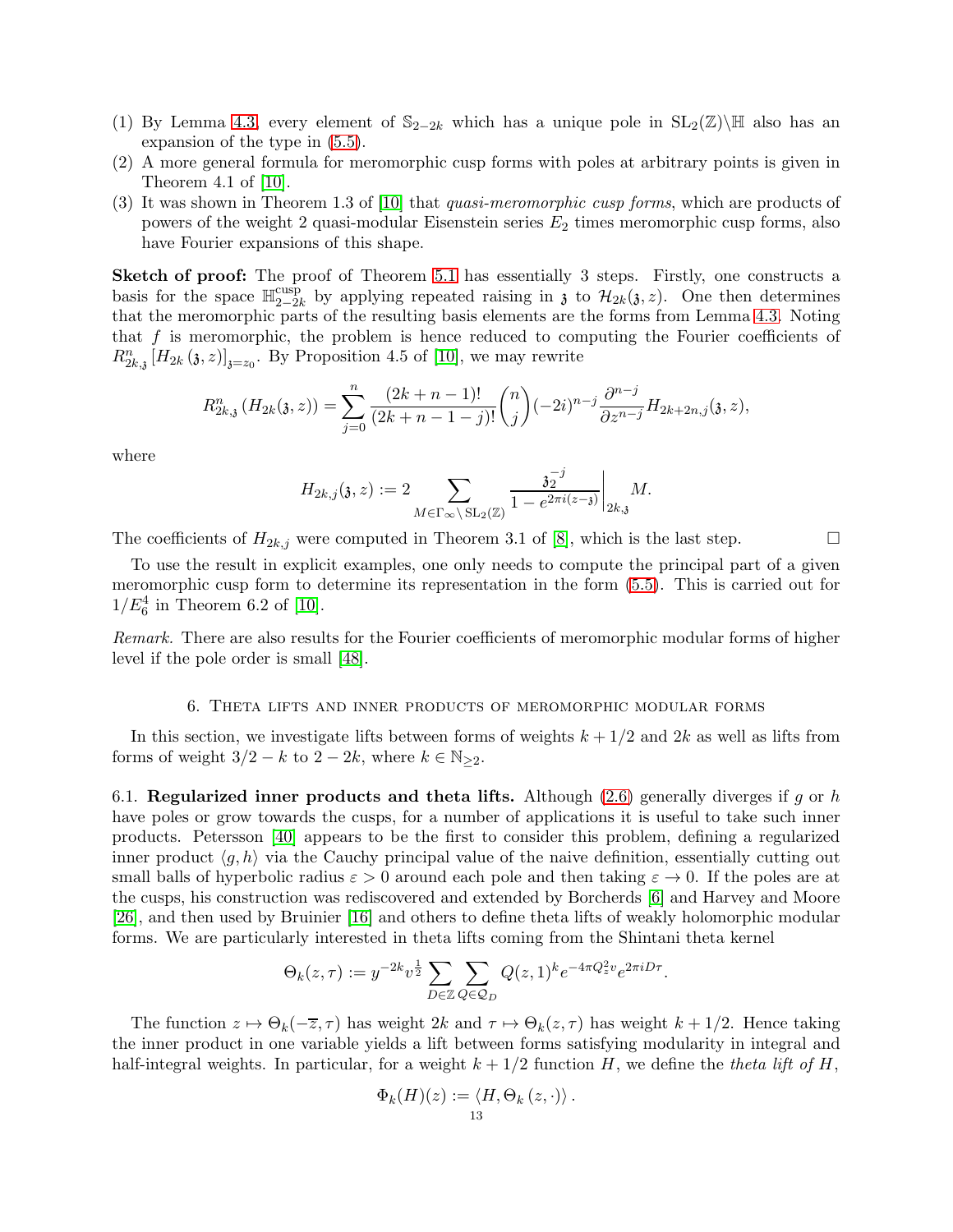The functions  $f_Q$  were realized as theta lifts of weakly holomorphic modular forms by von Pippich and the authors [\[12\]](#page-17-4). In order to obtain such a lift, one may apply  $\Phi_k$  to

$$
g_{k,-D} := \frac{(4\pi)^k}{(k-1)!} D^{\frac{k}{2}} P_{k+\frac{1}{2},-D}.
$$

The lift is evaluated by a standard unfolding argument, yielding the following.

<span id="page-13-0"></span>**Theorem 6.1** (Theorem 1.1 of [\[12\]](#page-17-4)). For every discriminant  $-D < 0$ , we have

$$
\Phi_k(g_{k,-D}) = f_{k,-D}.
$$

A closely-related theta lift in negative weight is constructed via the theta kernel

$$
\Theta_{1-k}^*(z,\tau) := v^k \sum_{D \in \mathbb{Z}} \sum_{Q \in \mathcal{Q}_D} Q_z Q(z,1)^{k-1} e^{-\frac{4\pi |Q(z,1)|^2 v}{y^2}} e^{-2\pi i D\tau}.
$$

The function  $z \mapsto \Theta_{1-k}^*(z, \tau)$  has weight  $2-2k$  and  $\tau \mapsto \Theta_{1-k}^*(z, \tau)$  has weight  $3/2-k$  (see Theorem 4.1 of [\[6\]](#page-16-9) for a general treatment and Proposition 3.2 (2) of [\[13\]](#page-17-32) for this case). For a function H transforming of weight  $3/2 - k$ , we thus define the theta lift

$$
\Phi_{1-k}^*(H)(z) := \langle H, \Theta_{1-k}^* \left(-\overline{z}, \cdot\right) \rangle.
$$

We obtain  $\mathcal{G}_Q$ , defined in [\(1.2\)](#page-1-0), by applying  $\Phi_{1-k}^*$  to the harmonic Maass form

$$
\mathcal{P}_{1-k,-D} := \frac{12\sqrt{\pi}\Gamma\left(k+\frac{1}{2}\right)}{D^{k-\frac{1}{2}}(k-1)!(2k-1)} F_{2-2k,-D}.
$$

<span id="page-13-1"></span>**Theorem 6.2** (Theorem 1.3 of [\[12\]](#page-17-4)). For  $-D < 0$  a discriminant, we have

$$
\Phi_{1-k}^* (\mathcal{P}_{1-k,-D}) = \sum_{Q \in \mathcal{Q}_{-D}/\mathrm{SL}_2(\mathbb{Z})} \mathcal{G}_Q.
$$

The functions  $\mathcal{G}_Q$  are furthermore related to  $f_Q$  via  $\xi_{2-2k}$ , as given in the following theorem.

<span id="page-13-2"></span>**Theorem 6.3** (Theorem 1.2 of [\[12\]](#page-17-4)). The functions  $\mathcal{G}_Q$  are weight 2 – 2k polar harmonic Maass forms whose only singularities in  $\mathbb{H} \setminus \mathrm{SL}_2(\mathbb{Z})$  occur at  $\tau_Q$ . Furthermore, we have

$$
\xi_{2-2k}(\mathcal{G}_Q) = f_Q,
$$
\n
$$
\mathcal{D}^{2k-1}(\mathcal{G}_Q) = -\frac{(2k-2)!}{(4\pi)^{2k-1}} f_Q.
$$
\n(6.1)

Remark. It is rather unusual for the images of a harmonic function to agree (up to a constant) under both operators. For example, although the Eisenstein series has this property, it is impossible if the images are both cusp forms.

**Sketch of proof:** One obtains the modularity of  $\mathcal{G}_Q$  by writing it as a Poincaré series. The functions  $f_Q$  also have presentations as Poincaré series, and both of the differential operators map the terms of  $\mathcal{G}_Q$  to a constant multiple of the summands in  $f_Q$ . Similarly to Bengoechea's [\[3\]](#page-16-0) case for  $f_Q$ , one of the main steps is to show absolute and locally uniform convergence of  $\mathcal{G}_Q$  so that one may apply differential operators termwise.

<span id="page-13-3"></span> $\Box$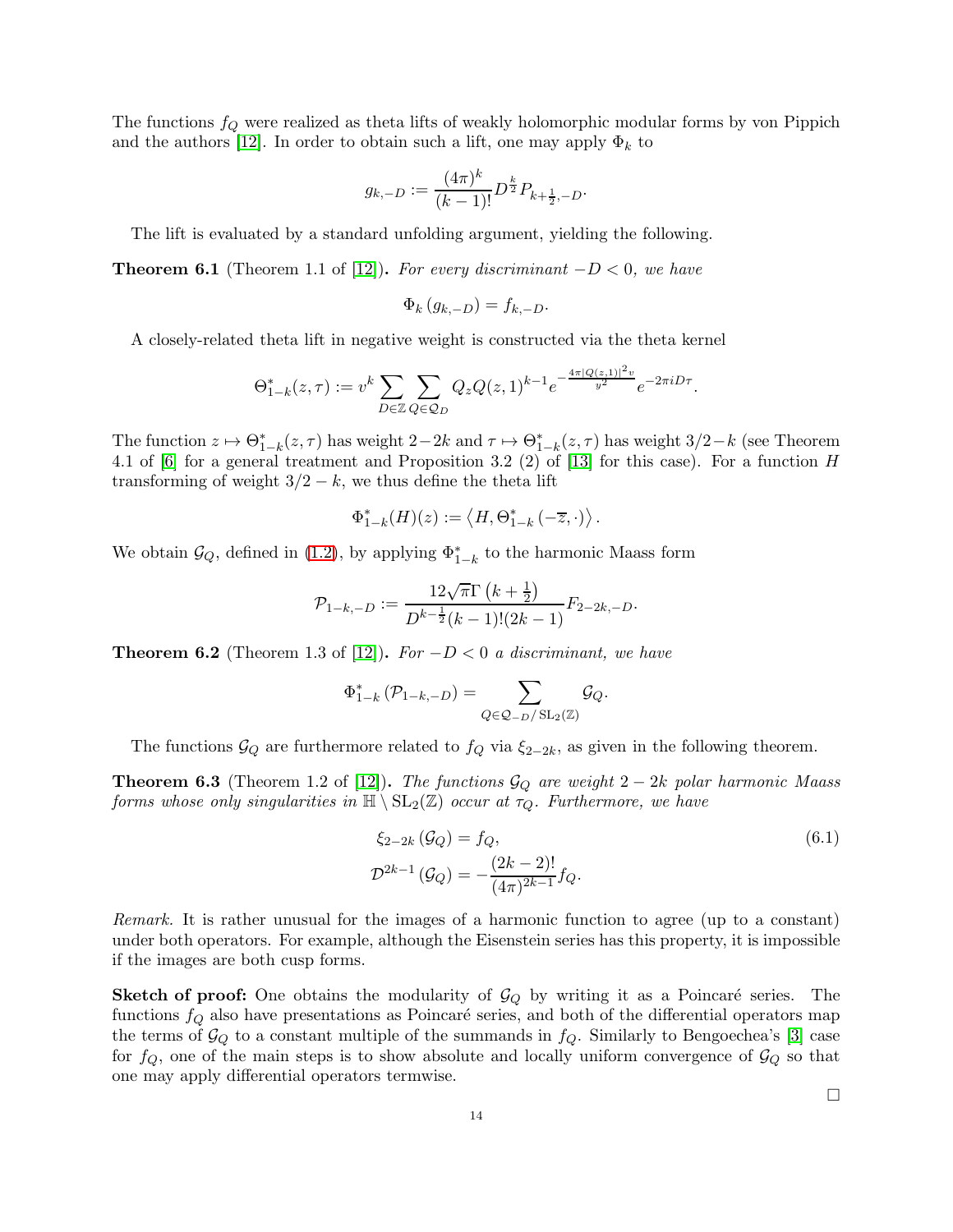6.2. Inner products between meromorphic modular forms. The functions  $\mathcal{G}_Q$  reappear when taking inner products of  $f_Q$  against meromorphic cusp forms with simple poles. Since Petersson's regularization still diverges sometimes, one requires a further regularization. Roughly speaking, the integrand in [\(2.6\)](#page-5-1) is multiplied by an  $SL_2(\mathbb{Z})$ -invariant function  $H_s(\tau)$  which removes the poles of the integrand. We then take the constant term of the Laurent expansion around  $s = 0$ to be our regularization. To be more precise, let  $[z_1], \ldots, [z_r] \in \text{PSL}_2(\mathbb{Z})\backslash \mathbb{H}$  be the distinct  $\text{SL}_2(\mathbb{Z})$ equivalence classes of all of the poles of g and h and choose a fundamental domain  $\mathcal{F}^*$  such that all  $z_{\ell}$  lie in the interior of  $\Gamma_{z_{\ell}}\mathcal{F}^*$ . Then let

$$
\langle g, h \rangle := \mathrm{CT}_{s=0} \left( \int_{\mathrm{SL}_2(\mathbb{Z}) \backslash \mathbb{H}} g(z) H_s(z) \overline{h(z)} y^{2k} \frac{dxdy}{y^2} \right),
$$

where

$$
H_s(z) = H_{s_1,\ldots,s_r,z_1,\ldots,z_r}(z) := \prod_{\ell=1}^r h_{s_\ell,z_\ell}(z).
$$

Here

$$
h_{s_{\ell},z_{\ell}}(z) := r_{z_{\ell}}^{2s_{\ell}}(Mz),
$$

with  $M \in SL_2(\mathbb{Z})$  chosen such that  $Mz \in \mathcal{F}^*$ . Moreover  $CT_{s=0}$  denotes the constant term in the Laurent expansion around  $s_1 = s_2 = \cdots = s_r = 0$  of the meromorphic continuation (if existent).

This regularization was used to compute the inner product between  $f_Q$  and  $f \in \mathbb{S}_{2k}$ . The results in the case that the poles of  $f$  are all simple are collected below.

<span id="page-14-0"></span>**Theorem 6.4** (Theorems 1.7 (2) and 1.8 (2) of [\[12\]](#page-17-4)). Suppose that  $f \in S_{2k}$  has its poles in  $\text{SL}_2(\mathbb{Z})\backslash\mathbb{H}$  at  $[z_1], \ldots, [z_r]$  with  $[z_\ell] \neq [z_j]$  for  $\ell \neq j$  and that all poles are simple. (1) If  $[z_{\ell}] \neq [\tau_Q]$  for  $1 \leq \ell \leq r$ , then

$$
\langle f, f_Q \rangle = 2\pi i \sum_{\ell=1}^r \frac{1}{\omega_{z_\ell}} \mathcal{G}_Q(z_\ell) \text{Res}_{z=z_\ell} f(z).
$$

(2) If  $z_r = \tau_Q$ , then

$$
\langle f, f_Q \rangle = 2\pi i \sum_{\ell=1}^{r-1} \frac{1}{\omega_{z_\ell}} \mathcal{G}_Q(z_\ell) \text{Res}_{z=z_\ell} f(z) + \frac{2\pi i}{\omega_{\tau_Q}} D^{\frac{1-k}{2}} \text{Res}_{z=\tau_Q} f(z) \sum_{\mathcal{Q} \in [Q] \backslash \{Q\}} \mathcal{Q}(\tau_Q, 1)^{k-1} \int_0^{\arctanh\left(\frac{\sqrt{D}}{\mathcal{Q} \tau_Q}\right)} \sinh^{2k-2}(\theta) d\theta.
$$

Remarks.

- (1) A more general version of Theorem [6.4,](#page-14-0) allowing higher order poles of f, is given in Theorem 1.8 of [\[12\]](#page-17-4). The residue of f is replaced with elliptic coefficients in the principal parts of f and a more general family of polar Maass forms appears in place of  $\mathcal{G}_Q$ .
- (2) Zemel has obtained an interesting vector-valued generalization of Theorem [6.4](#page-14-0) in Theorem 10.3 of [\[49\]](#page-18-9).

**Sketch of proof of Theorem [6.4:](#page-14-0)** (1) First recall that, by  $(6.1)$ ,  $\mathcal{G}_Q$  is a preimage of  $f_Q$  under  $\xi_{2-2k}$ . We use Stokes Theorem and follow the proof of Proposition [2.2,](#page-5-2) except that we replace the cusp form g by a meromorphic cusp form. From this we obtain a formula for  $\langle f, f_{\mathcal{Q}} \rangle$  resembling [\(2.7\)](#page-5-3), except that we also have a contribution from the principal part of the elliptic expansions of f. In particular, if all poles  $[z_1], \ldots [z_r] \in SL_2(\mathbb{Z})\backslash \mathbb{H}$  of f are simple, then one gets the product of the 0th elliptic coefficient of  $\mathcal{G}_Q^+$  $\bigcirc_{Q,z_\ell}^{\mathcal{A}}$  times the  $(-1)$ <sup>th</sup> coefficient in the elliptic expansion of f around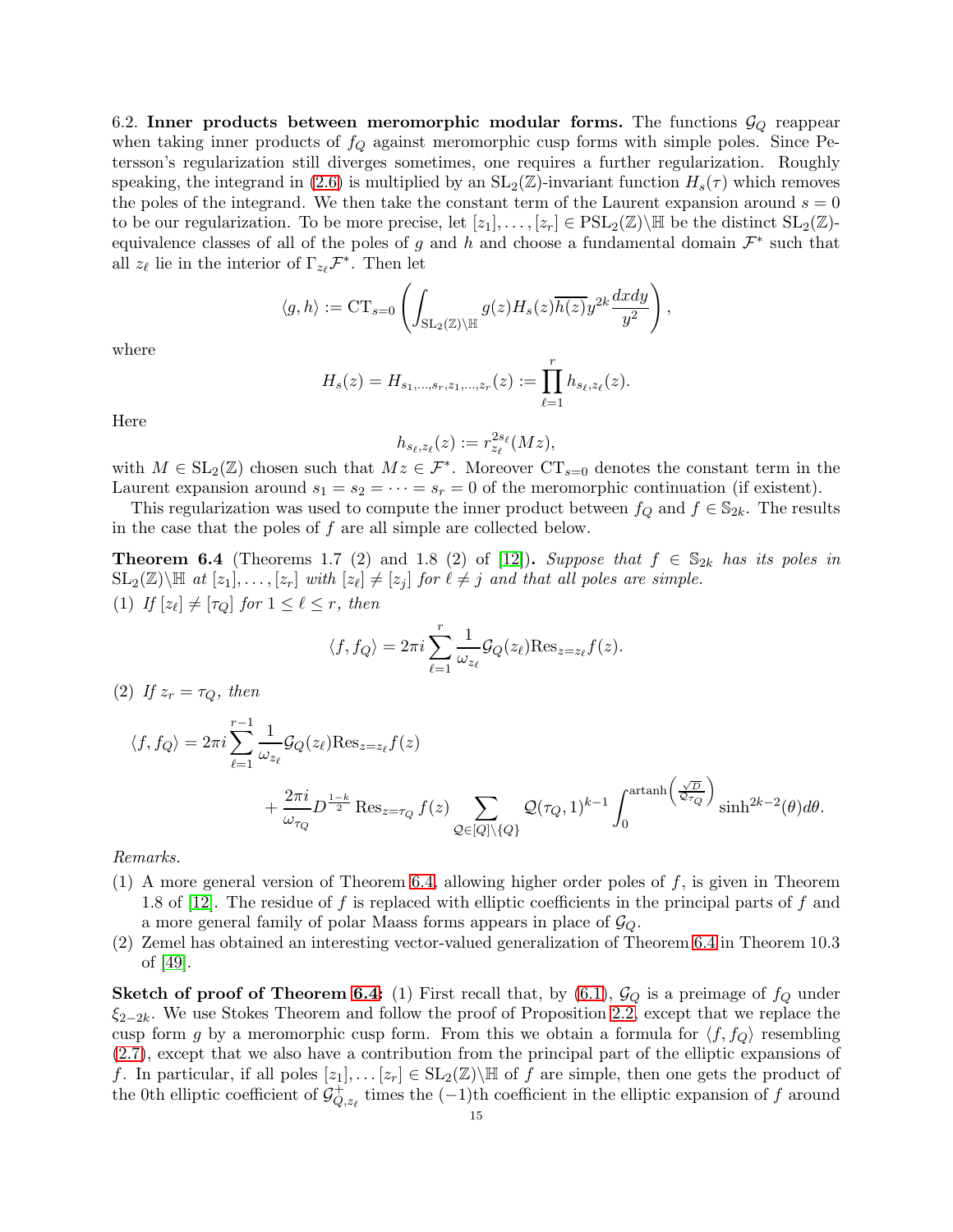$z = z_{\ell}$ . One concludes the claim by realizing that the 0th coefficient of  $\mathcal{G}_Q^+$  $Q_{Q,z_{\ell}}$  is essentially  $\mathcal{G}_Q(z_{\ell})$ and the  $(-1)$ <sup>th</sup> coefficient in the elliptic expansion of f roughly equals its residue.

(2) The argument is essentially the same, but there is an additional difficulty which arises since  $z_r = \tau_Q$ , so  $\mathcal{G}_Q$  has a singularity at  $z_r$ . In this case, one determines that the 0th elliptic coefficient of  $\mathcal{G}_{Q}^+$  is the evaluation at  $z = \tau_Q$  of  $\mathcal{G}_Q$  minus the  $\mathcal{Q} = Q$  term. of  $\mathcal{G}^+_Q$  $Q_{Q,\tau_Q}$  is the evaluation at  $z = \tau_Q$  of  $\mathcal{G}_Q$  minus the  $\mathcal{Q} = Q$  term.

6.3. Relations with higher Green's functions. The functions  $\mathcal{G}_Q$  are also closely related to evaluations of higher Green's functions at CM-points.

<span id="page-15-2"></span>Proposition 6.5. We have

$$
\mathcal{G}_Q(z) = \frac{1}{2^k \omega_{\tau_Q}(k-1)!} y^{2k-2} R_0^{k-1} \left( G_k^{\mathbb{H}/\operatorname{SL}_2(\mathbb{Z})}(z, \tau_Q) \right).
$$

Sketch of proof of Proposition [6.5:](#page-15-2) One begins by directly computing a formula for the higher Green's functions raised and lowered in either variable (see also page 24 of [\[36\]](#page-17-23)). This formula is written in terms of Gauss's hypergeometric  ${}_2F_1$ , which we then show essentially matches the integral appearing in  $\mathcal{G}_Q$ . Finally, we write  $Q(z, 1)$  in terms of its roots  $\tau_Q$  and  $\overline{\tau_Q}$  to finish comparing the two sides.

Theorem [6.4](#page-14-0) together with Proposition [6.5](#page-15-2) yields a connection between inner products and higher Green's functions. However, if we replace the form f from Theorem [6.4](#page-14-0) with another  $f_{\mathcal{Q}}$ , we get an even more direct relation between these two objects.

 $\Box$ 

<span id="page-15-0"></span>**Theorem 6.6.** For  $Q \in Q_{-D_1}$  and  $Q \in Q_{-D_2}$  (-D<sub>1</sub>, -D<sub>2</sub> < 0 discriminants) with  $[\tau_Q] \neq [\tau_Q]$ , we have

$$
\langle f_{\mathcal{Q}}, f_{Q} \rangle = -\frac{\pi (-4)^{1-k}}{(2k-1)\beta(k,k)} \frac{G_k^{\mathbb{H}/\operatorname{SL}_2(\mathbb{Z})}(\tau_{\mathcal{Q}}, \tau_Q)}{\omega_{\tau_{\mathcal{Q}}}\omega_{\tau_Q}}
$$

.

Sketch of proof of Theorem [6.6:](#page-15-0) The first part of the proof closely follows the application of Stokes Theorem in the proof of Theorem [6.4](#page-14-0) (1). If the function f from Theorem 6.4 is chosen to have principal part  $X_{\delta}^{-n}(z)$  instead of a simple pole, then the function  $\mathcal{G}_Q$  is replaced with a constant multiple of  $R_{2-2}^{n-1}$  $_{2-2k}^{n-1}(\mathcal{G}_Q)$ . Applying raising  $k-1$  times to Proposition [6.5,](#page-15-2) in particular, yields a constant multiple of  $G_k^{\mathbb{H}/\mathrm{SL}_2(\mathbb{Z})}$  $\int_{k}^{\ln(N)}$ . Since the pole of  $f = f_{\mathcal{Q}}$  occurs at  $\tau_{\mathcal{Q}}$ , we obtain the higher Green's function evaluated at these CM-points.

Remark. By replacing  $f_{\mathcal{Q}}$  and  $f_{Q}$  with slightly more general functions  $\Psi_{2k,-k}(\cdot,z_j)$ , defined in [\(3.3\)](#page-7-2), having poles at arbitrary  $z_1, z_2 \in \mathbb{H}$ , one can obtain a relation between the inner product and  $G_k^{\mathbb{H}/\operatorname{SL}_2(\mathbb{Z})}$  $\int_k^{\ln(1)} \frac{\sin(2\pi x)}{x_1(x_2)}$ 

If  $k = 1$ , which is excluded here, Gross and Zagier (see Proposition 2.22 in Section II of [\[22\]](#page-17-22)) related the Green's function at CM-points with the infinite part of the height pairing on degree 0 divisors. This has been generalized to higher k by Zhang [\[50\]](#page-18-10), who obtained an identity between the infinite part of the height pairing of CM-cycles and the higher Green's functions at CM-points. Combining Zhang's result with Theorem [6.6](#page-15-0) immediately yields a relation between the inner product and the height pairing of CM-cycles. Denoting by  $S_k(\tau_Q)$  the CM-cycle associated to  $\tau_Q$  that was constructed in Section 0.1 of [\[50\]](#page-18-10), and using  $\langle \cdot, \cdot \rangle_h$  to denote the infinite part of the height pairing, the following is an immediate consequence of Theorem [6.6](#page-15-0) and Proposition 4.1.2 of [\[50\]](#page-18-10).

<span id="page-15-1"></span>**Corollary 6.7.** For  $Q \in Q_{-D_1}$  and  $Q \in Q_{-D_2}$  (-D<sub>1</sub>, -D<sub>2</sub> < 0 discriminants) with  $[\tau_Q] \neq [\tau_Q]$ , we have

$$
\langle f_{\mathcal{Q}}, f_{Q} \rangle = -\frac{2\pi (-4)^{1-k}}{(2k-1)\beta(k,k)} \frac{\langle S_k(\tau_{\mathcal{Q}}), S_k(\tau_{Q}) \rangle_h}{\omega_{\tau_{\mathcal{Q}}}\omega_{\tau_{Q}}}.
$$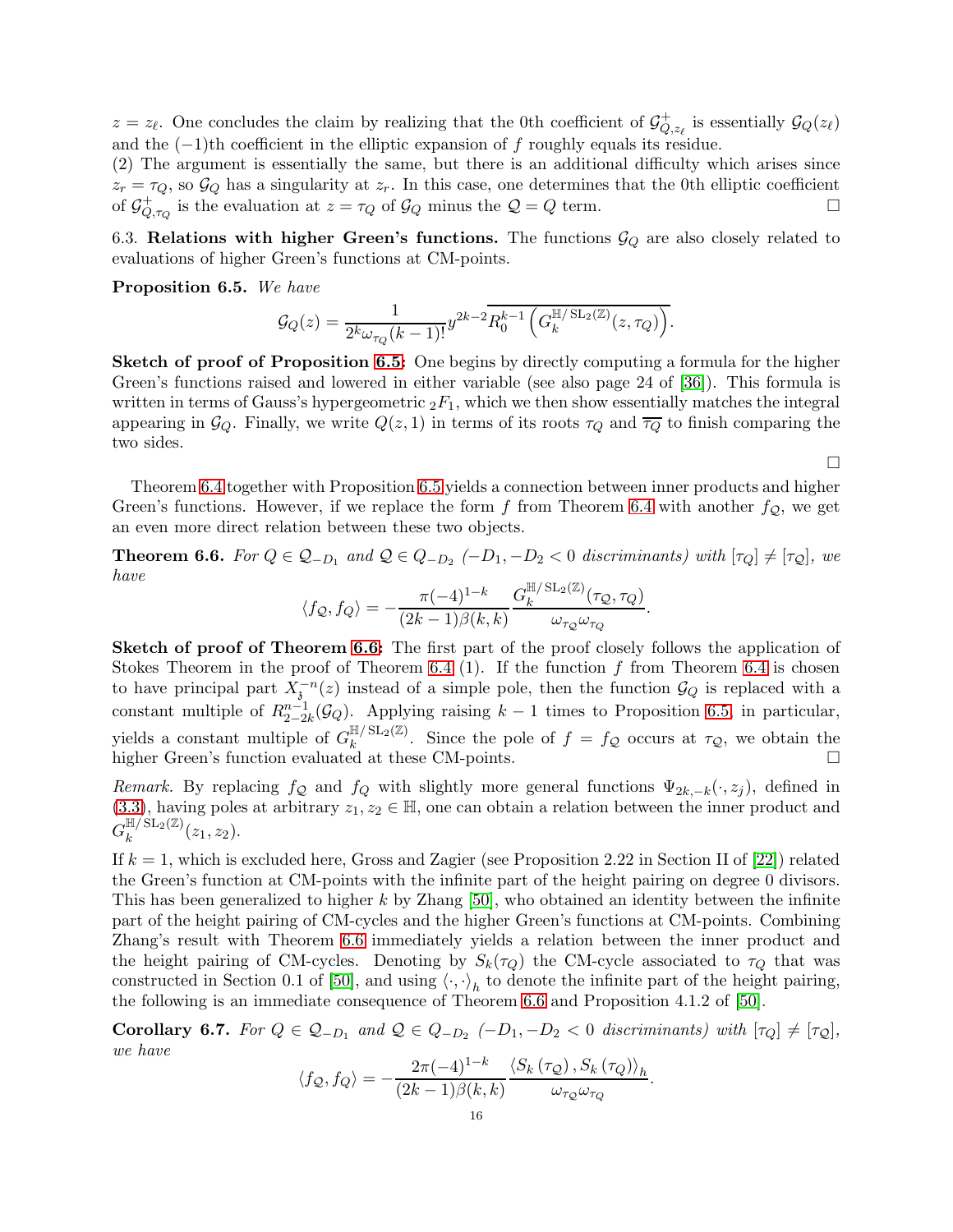## 7. Future directions

<span id="page-16-5"></span>We conclude the paper by discussing some possible future directions that research involving polar harmonic Maass forms could take.

- (1) It would be interesting to look for a meromorphic cusp form or polar harmonic Maass form which encodes combinatorial information and investigate the application of Theorem [5.1](#page-11-1) to this form.
- (2) Another natural function to study is  $1/E_2$ . Although it is neither modular nor quasi-modular, its connection to the quasi-modular Eisenstein series  $E_2$  leads one to ask what its Fourier expansion looks like and whether it belongs to a related space. Sebbar and Sebbar [\[45\]](#page-18-6) investigated this function from another perspective.
- (3) In Theorem [6.2](#page-13-1) there is a technical restriction because for  $n \geq k$  the naive definition of  $\Phi_{n-k}^*$ has poles at every CM-point in  $\mathbb{H}$ . Since  $\mathcal{F}_{2k,Q} = f_Q$  is also a theta lift (using the theta kernel  $\Phi_k$ ), it would be interesting to see if the other functions  $\sum_{\mathcal{Q}\in[Q]} \mathcal{F}_{n,Q}$  are theta lifts for all  $n \in \mathbb{N}$ . Steffen Löbrich is currently investigating this question.
- (4) Since the Poincaré series  $\mathbb{P}_{2-2k,n,N}$  are preimages of the functions  $\Psi_{2k,-n-1,N}$  by Theorem [4.4,](#page-8-0) following the proof of Theorem [6.4,](#page-14-0) one could relate general inner products of meromorphic cusp forms to the functions  $\mathbb{P}_{2-2k,n,N}$  evaluated at points in H.
- (5) Recall the connection between the generating function of Zagier's  $f_{k,\delta}$  ( $\delta > 0$ ) and cycle integrals, which may be considered real quadratic traces. One may wonder whether there is a connection between CM-traces and the generating function of the  $f_{k,-D}$ . The naive generating function diverges, but it would be interesting to find a natural regularization.
- (6) In Conjecture 4.4 of [\[22\]](#page-17-22), Gross and Zagier take linear combinations of  $G_k^{\mathbb{H}/\mathrm{SL}_2(\mathbb{Z})}$  $\int_{k}^{\ln f}$  acted on by Hecke operators and conjecture that these linear combinations evaluated at CM-points are essentially logarithms of algebraic numbers whenever the linear combinations satisfy certain relations. These relations are determined by linear equations defined by the Fourier coefficients of weight 2k cusp forms. Given the connection between  $G_k^{\mathbb{H}/\mathrm{SL}_2(\mathbb{Z})}$  $\int_k^{\ln/3}$   $\frac{\text{ln}(z, \tau_Q)}{z, \tau_Q}$  and the weight  $2 - 2k$ polar harmonic Maass form  $\mathcal{G}_O(z)$  from Proposition [6.5,](#page-15-2) it might be interesting to understand their condition in the language of polar harmonic Maass forms. On the one hand, it might carve out a natural subspace of weight 2k meromorphic modular forms (corresponding to the image of those forms satisfying these conditions) which may satisfy other interesting properties. On the other side, by applying the theory of harmonic Maass forms, one may be able to loosen the conditions and investigate what happens for general linear combinations.

#### **REFERENCES**

- <span id="page-16-1"></span>[1] C. Alfes, M. Griffin, K. Ono, and L. Rolen, Weierstrass Mock Modular forms and elliptic curves, Research in Number Theory 1:24 (2015), 1–31.
- <span id="page-16-2"></span>[2] G. Andrews, On the theorems of Watson and Dragonette for Ramanujan's mock theta functions, Amer. J. Math. 88 (1966), 454–490.
- <span id="page-16-3"></span><span id="page-16-0"></span>[3] P. Bengoechea, Corps quadratiques et formes modulaires, Ph.D. thesis, 2013.
- [4] P. Bialek, Ramanujan's formulas for the coefficients in the power series expansions of certain modular forms, Ph. D. thesis, University of Illinois at Urbana–Champaign, 1995.
- <span id="page-16-4"></span>[5] B. Berndt, P. Bialek, and A. Yee, Formulas of Ramanujan for the power series coefficients of certain quotients of Eisenstein series, Int. Math. Res. Not. 2002 (2002), 1077–1109.
- <span id="page-16-9"></span><span id="page-16-7"></span>[6] R. Borcherds, Automorphic forms with singularities on Grassmannians, Inv. Math. 132 (1998), 491–562.
- <span id="page-16-8"></span>[7] K. Bringmann, P. Jenkins, and B. Kane, *Meromorphic modular forms and the*  $D^{k-1}$ -operator, in preparation.
- [8] K. Bringmann and B. Kane, Ramanujan and coefficients of meromorphic modular forms, J. Math. Pures Appl., accepted for publication.
- <span id="page-16-6"></span>[9] K. Bringmann and B. Kane, A problem of Petersson about weight 0 meromorphic modular forms, submitted for publication.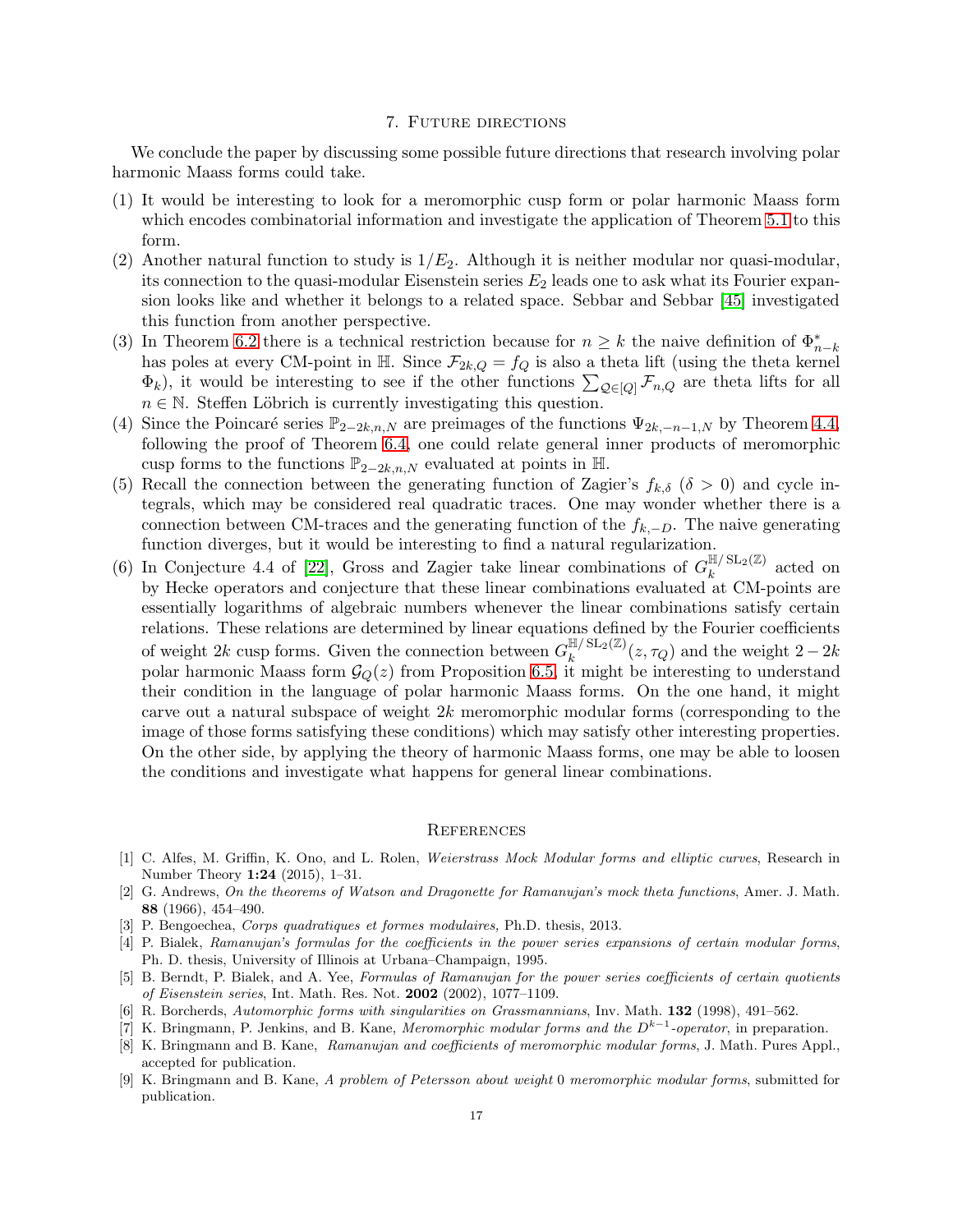- <span id="page-17-28"></span><span id="page-17-6"></span>[10] K. Bringmann and B. Kane, Fourier coefficients of meromorphic modular forms and a question of Petersson, submitted for publication.
- <span id="page-17-4"></span>[11] K. Bringmann, B. Kane, W. Kohnen, Locally harmonic Maass forms and the kernel of the Shintani lift, Int. Math. Res. Not. 2015 (2015), 3185–3224.
- <span id="page-17-32"></span>[12] K. Bringmann, B. Kane, and A. von Pippich, Cycle integrals of meromorphic modular forms and CM-values of automorphic forms, in preparation.
- <span id="page-17-13"></span>[13] K. Bringmann, B. Kane, and M. Viazovska, Theta lifts and local Maass forms, Math. Res. Lett. 20 (2013), 213–234.
- [14] K. Bringmann and K. Ono, The f(q) mock theta function conjecture and partition ranks, Invent. Math. 165 (2006), 243–266.
- <span id="page-17-31"></span><span id="page-17-12"></span>[15] K. Bringmann and K. Ono, Coefficients of harmonic Maass forms, Proceedings of the 2008 University of Florida Conference on Partitions, q-series, and modular forms.
- <span id="page-17-20"></span>[16] J. Bruinier, Borcherds products on  $O(2, l)$  and Chern classes of Heegner divisors Lecture Notes in Math. 1780. 2002.
- <span id="page-17-9"></span>[17] J. Bruinier and J. Funke, On two geometric theta lifts, Duke Math. J. 125 (2004), no. 1, 45–90.
- [18] J. Bruinier and K. Ono, Algebraic formulas for the coefficients of half-integral weight harmonic weak Maass forms, Adv. Math. **246** (2013), 198-219.
- <span id="page-17-27"></span>[19] J. Bruinier, K. Ono, and R. Rhoades, Differential operators for harmonic weak Maass forms and the vanishing of Hecke eigenvalues, Math. Ann. 342 (2008), 673–693.
- <span id="page-17-14"></span>[20] L. Dragonette, Some asymptotic formulae for the mock theta series of Ramanujan, Trans. Amer. Math. Soc. 72 (1952), 474–500.
- <span id="page-17-22"></span><span id="page-17-19"></span>[21] J. Fay, Fourier coefficients of the resolvent for a Fuchsian group, J. reine und angew. Math. 293–294 (1977), 143–203.
- <span id="page-17-7"></span>[22] B. Gross and D. Zagier, Heegner points and derivatives of L-series, Invent. Math. 84 (1986), 225–320.
- [23] G. Hardy and S. Ramanujan, Une formule asymptotique pour le nombre des partitions de n, Collected papers of Srinivasa Ramanujan, 239–241, AMS Chelsea Publ., Providence, RI, 2000.
- <span id="page-17-8"></span>[24] G. Hardy and S. Ramanujan, Asymptotic formulae in combinatory analysis, Proc. London Math. Soc. 16 (1917), in Collected papers of Srinivasa Ramanujan, AMS Chelsea Publ, Providence, RI, 2000, 244.
- <span id="page-17-15"></span>[25] G. Hardy and S. Ramanujan, On the coefficients in the expansions of certain modular functions, Proc. Royal Soc. A 95 (1918), 144–155.
- <span id="page-17-30"></span><span id="page-17-21"></span>[26] J. Harvey and G. Moore, Algebras, BPS states, and strings, Nuclear Phys. B 463 (1996), 315–368.
- <span id="page-17-5"></span>[27] D. Hejhal, *The Selberg trace formula for*  $PSL(2,\mathbb{R})$  *(Volume 2)* Lecture Notes in Math. **1001**, 1983.
- <span id="page-17-18"></span>[28] M. Hövel, Automorphe Formen mit Singularitaten auf dem hyperbolischen Raum, Ph.D. thesis, 2012.
- [29] Y. Honda and M. Kaneko, On Fourier coefficients of some meromorphic modular forms, Bull. Korean Math. Soc. 49 (2012), 1349–1357.
- <span id="page-17-11"></span><span id="page-17-3"></span>[30] Ö. Imamoglu and C. O'Sullivan, Parabolic, hyperbolic, and elliptic Poincaré series, Acta Arith. 139 (2009). 199–228.
- [31] M. Knopp, Construction of automorphic forms on H-Groups and supplementary Fourier series, Trans. Amer. Math. Soc. 103 (1962), 168–188. Corrigendum: Trans. Amer. Math. Soc. 106 (1963), 341–345.
- <span id="page-17-25"></span><span id="page-17-0"></span>[32] W. Kohnen, Fourier coefficients of modular forms of half-integral weight, Math. Ann. 271 (1985), 237–268.
- [33] W. Kohnen and D. Zagier, *Values of L-series of modular forms at the center of the critical strip*, Invent. Math. 64 (1981), 175–198.
- <span id="page-17-1"></span>[34] D. Kramer, Applications of Gauss's theory of reduced binary quadratic forms to zeta functions and modular forms, Ph.D. thesis, University of Maryland, 1983.
- <span id="page-17-10"></span>[35] R. Masri, Fourier coefficients of harmonic weak Maass forms and the partition function, Amer. J. Math. 137 (2015), 1061–1097.
- <span id="page-17-23"></span>[36] A. Mellit, *Higher Green's functions for modular forms*, Ph. D. thesis, Rheinische Friedrich-Wilhelms-Universität Bonn, 2008.
- <span id="page-17-26"></span><span id="page-17-2"></span>[37] D. Niebur, A class of nonanalytic automorphic functions, Nagoya Math. J. 52 (1973), 133-145.
- [38] H. Petersson, Einheitliche Begründung der Vollständigkeitssätze für die Poincaréschen Reihen von reeler Dimension bei beliebigen Grenzkreisgruppen von erster Art, Abh. Math. Sem. Hansischen Univ. 14 (1941), 22–60.
- <span id="page-17-17"></span>[39] H. Petersson, Konstruktion der Modulformen und der zu gewissen Grenzkreisgruppen gehörigen automorphen Formen von positiver reeller Dimension und die vollständige Bestimmung ihrer Fourierkoeffzienten, S.-B. Heidelberger Akad. Wiss. Math. Nat. Kl. (1950), 415–474.
- <span id="page-17-29"></span>[40] H. Petersson, Über automorphe Orthogonalfunktionen und die Konstruktion der automorphen Formen von positiver reeller Dimension, Math. Ann.  $127$  (1954), 33-81.
- <span id="page-17-24"></span><span id="page-17-16"></span>[41] H. Poincaré, Fonctions modulaires et fonctions fuchsiennes, Oeuvres 2 (1911), 592–618.
- [42] S. Ramanujan, The lost notebook and other unpublished paper, Narosa, New Delhi, 1988.